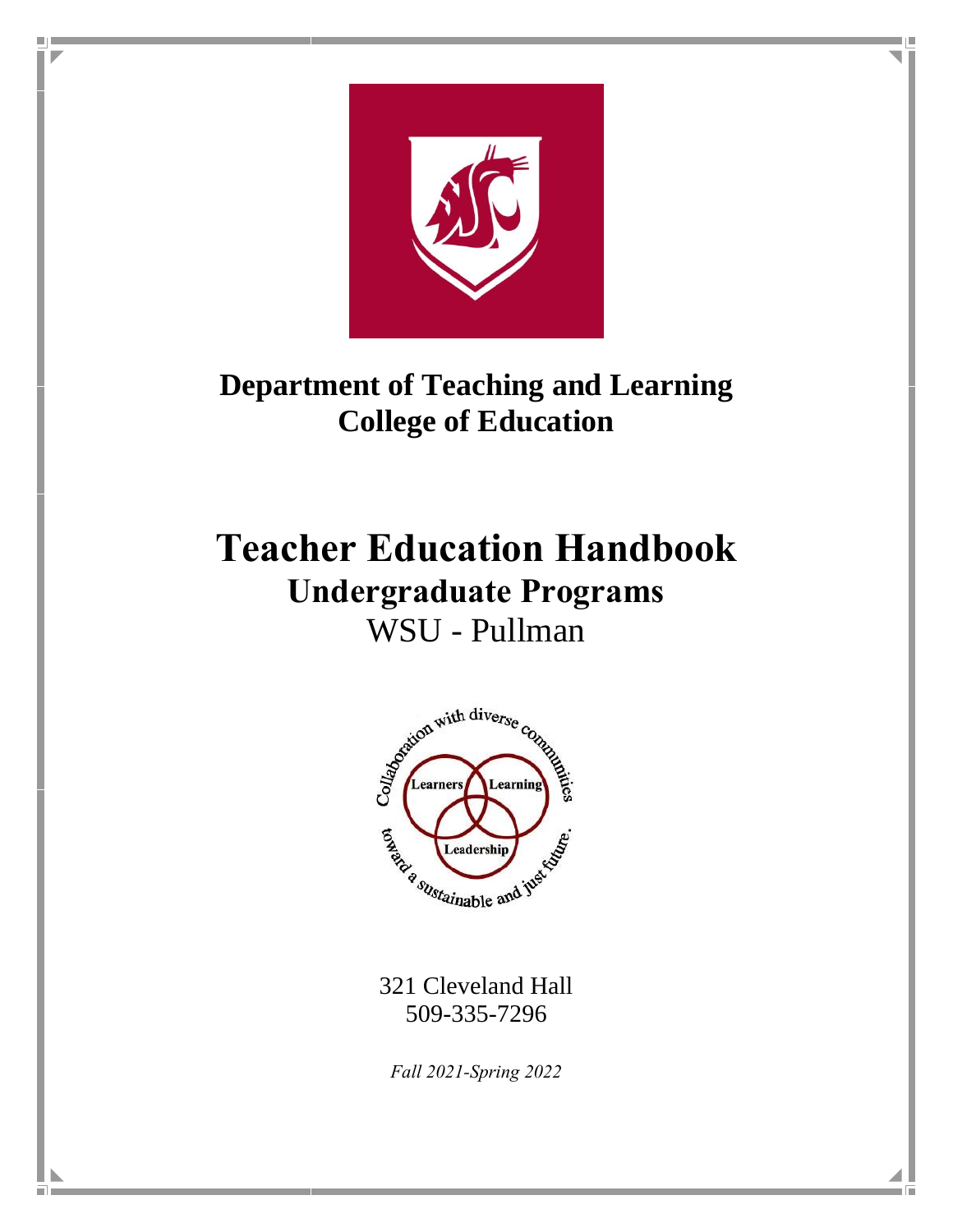| IV. Washington State Teacher Certification Requirements 14 |  |
|------------------------------------------------------------|--|
|                                                            |  |
|                                                            |  |
|                                                            |  |
|                                                            |  |

# **Table of Contents**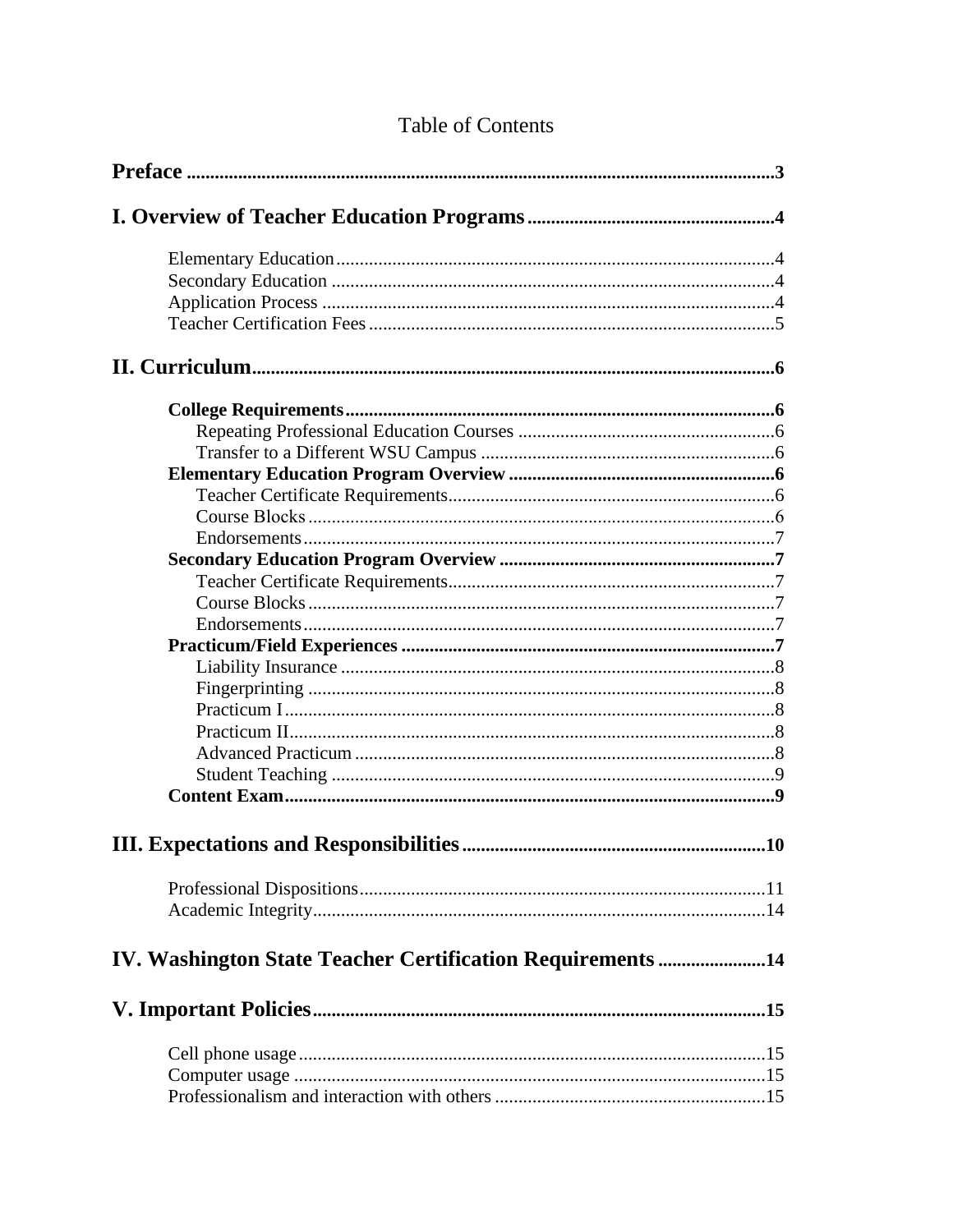| College of Education Conceptual Framework Proficiencies21       |  |
|-----------------------------------------------------------------|--|
|                                                                 |  |
| VIII. Department of Teaching and Learning Contact Information28 |  |
|                                                                 |  |
|                                                                 |  |
|                                                                 |  |
|                                                                 |  |
|                                                                 |  |
| <b>Appendix A: Professional Dispositions Assessment (PDA)</b>   |  |

**Appendix B: Professional Dispositions Evaluation Field Experience (PDEFE)**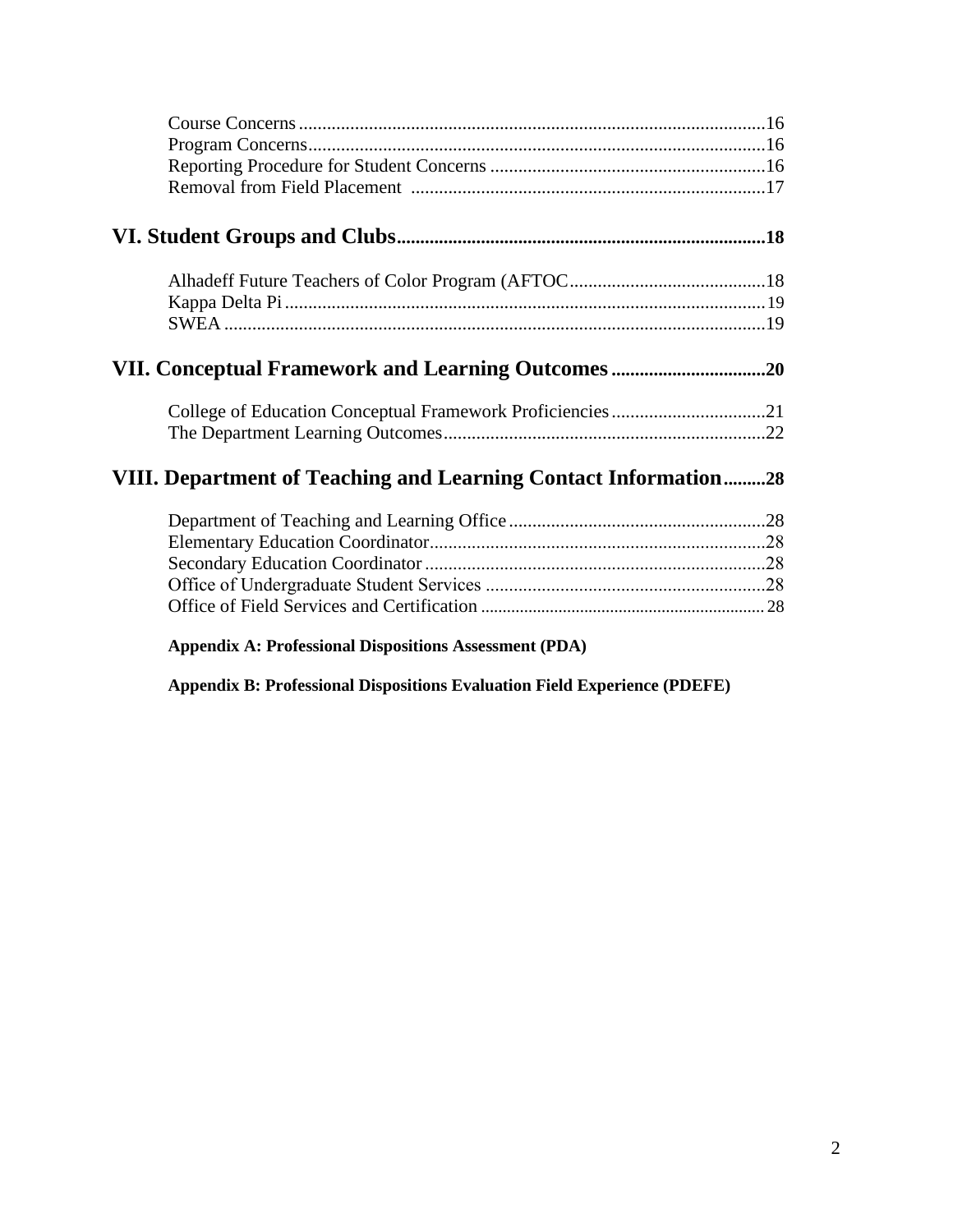## **Preface**

Welcome to the Teacher Education Program at Washington State University-Pullman! Teaching students from kindergarten through high school (K-12) is one of the most important, exciting, rewarding, and challenging professions in our increasingly diverse society. The craft of teaching requires rigorous academic and practical preparation and a rich understanding of the community in which their school is located.

The material in this handbook is designed to help you gain a better understanding of your program and help guide you through your professional preparation and on to a rewarding career of teaching.

**Note**: *In the state of Washington, elementary education programs prepare teacher candidates for multisubject assignment in kindergarten through grade 8 classrooms (K-8) and secondary programs prepare teacher candidates for specific content area assignment in grades 5-12. Endorsements focused on middle school subject area instruction are available in Washington State and WSU-Pullman, but they cannot be earned alone; they must be added to elementary or secondary certification. Currently, we offer the middle level math and middle level science add-on endorsements.*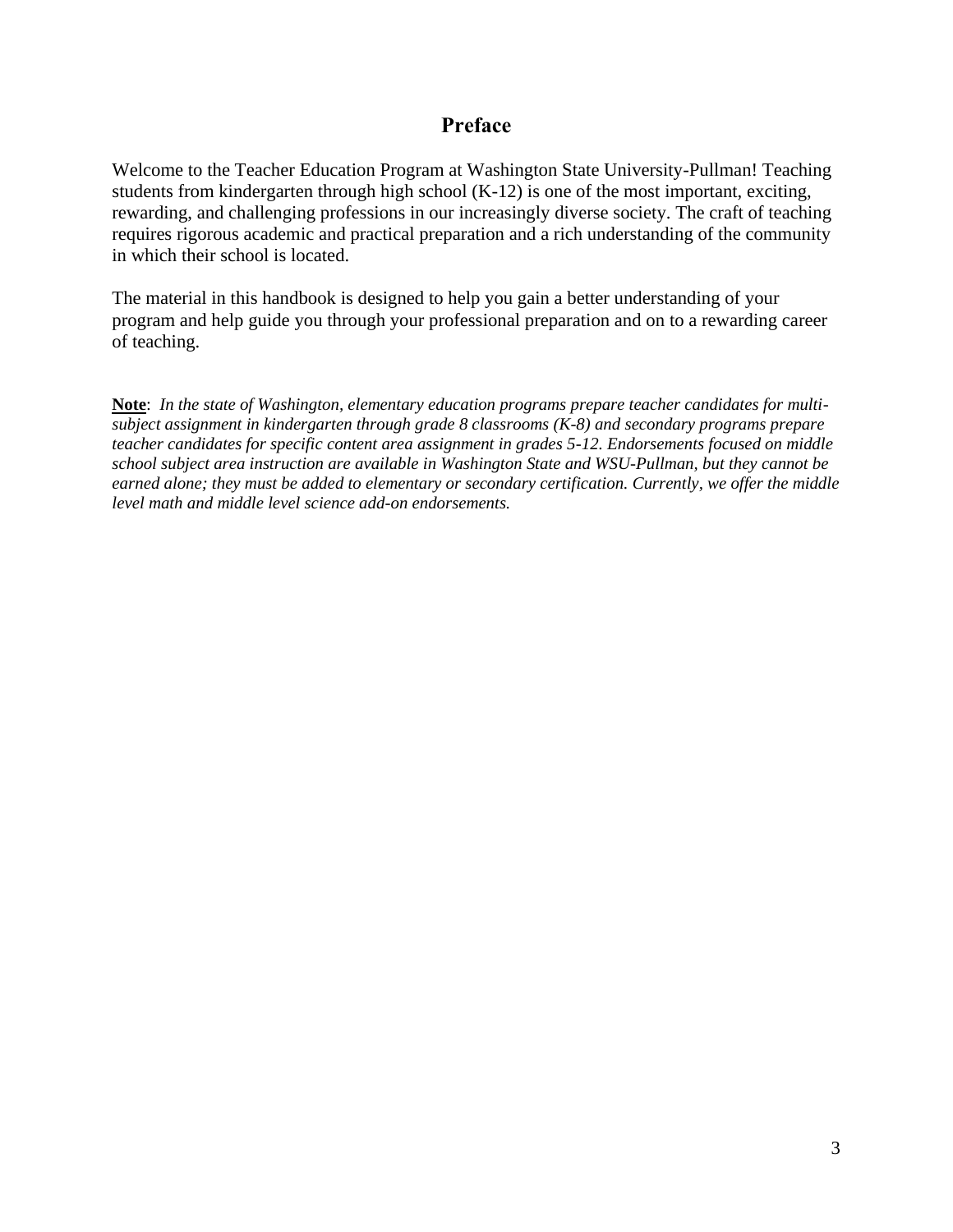# **I. Overview of Teacher Education Programs**

The purpose of this program is to prepare you for a successful career in the field of education. We offer a program rich in teaching experiences and theory. Whether you are in the elementary education program or the secondary education program, you will have the opportunity to work with elementary, middle and high school students and apply your new knowledge and skills in classroom settings.

Although you will meet with your instructors and advisors in the Office of Undergraduate Student Services frequently throughout your program, it is important to remember that YOU are responsible for knowing and applying the information contained in this handbook. **Therefore, you should keep this handbook as a reference.**

#### **Elementary Education Program (Bachelor's Degree Program)**

The Pullman elementary education program at Washington State University is an integrated course of study and field experiences that includes:

- Alignment to State of Washington elementary certification and competency requirements,
- Practicum and student teaching experiences working with elementary students,
- Students seeking a BA in Elementary Education must also complete 20 semester credits in another endorsable area. Options for completing the 20 credits include add-on endorsements: English language learners, special education, middle level math and middle level science. Some minors are accepted with advisor approval.

#### **Secondary Education Program**

The secondary education teacher education program at Washington State University is an integrated course of study and field experiences that include:

- Meeting your degree area requirements
- Alignment to State of Washington secondary education certification and competency requirements
- Practicum and student teaching experiences working with secondary students
- Optional course work leading to add-on endorsements. These include English language learners, special education, middle level math and middle level science.

#### **Application Process**

Students admitted to the teacher education program are selected through a multi-step screening process. We seek students who are academically capable and who are dedicated to the education of a diverse population of students in urban, suburban and rural settings. The following list includes some of the requirements for application. For a complete description of the requirements and the process, please see [http://education.wsu.edu/students/undergrad/o](http://education.wsu.edu/students/undergrad/)r contact the Office of Undergraduate Student Services (Education Addition 316) at **beateacher@wsu.edu.**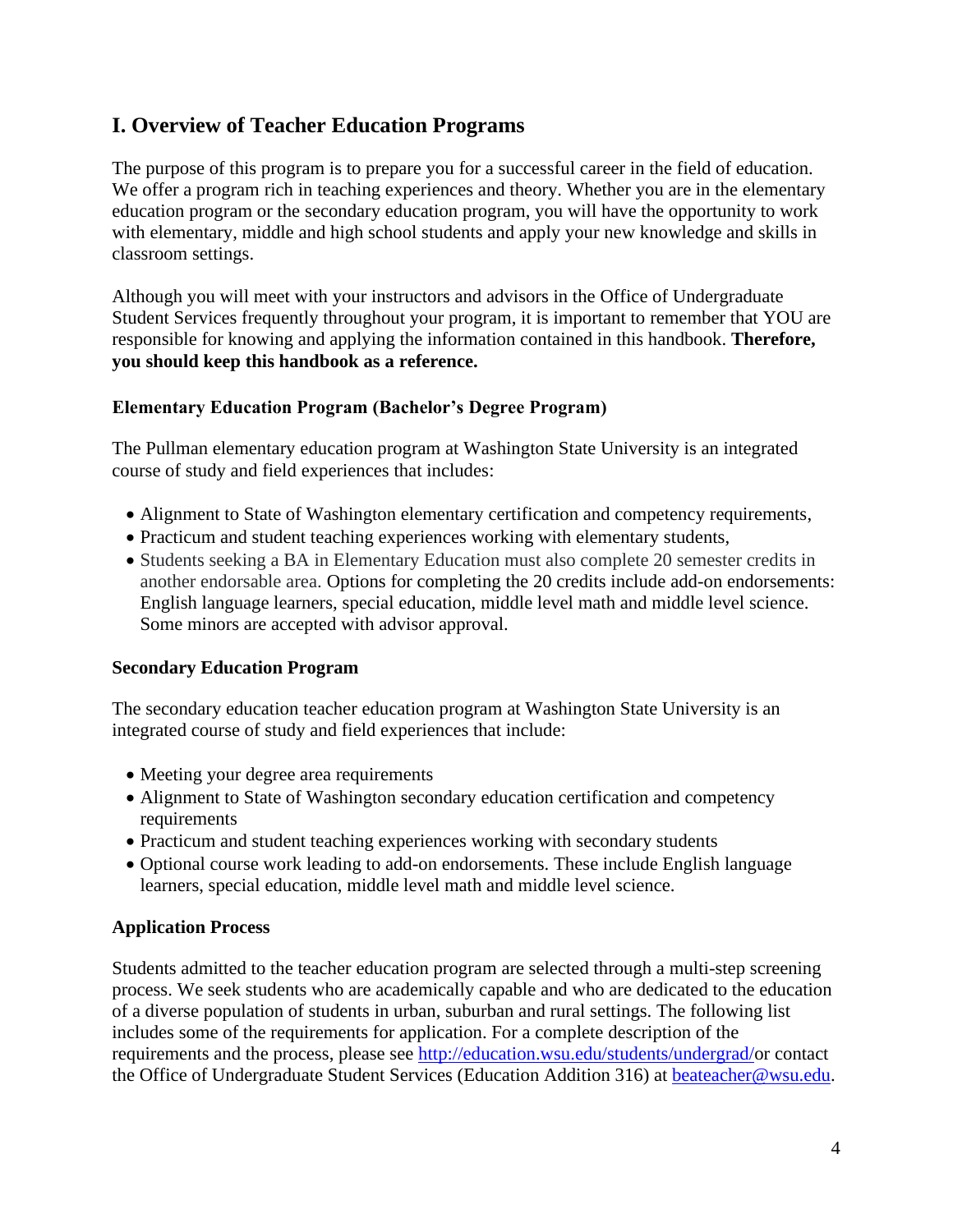- Overall WSU cumulative GPA of 2.5<sup>\*</sup>
- Evidence of basic skills proficiency in reading, writing and mathematics. This requirement can be met with ACT, SAT or WEST-B scores and coursework.
- Complete all necessary pre-requisite course work with a C or better
- Participate in an interview
- Provide a personal statement
- Documentation of 80 hours of experience serving in a teaching capacity with children or youth. 20 hours must include work with diverse populations.

*\*Note: This is the minimum GPA required for eligibility to apply, however, meeting the GPA requirement does not guarantee admission. Admitted students typically earn substantially higher grade points.*

Students have five years from the time of admission to a teacher education program to complete WSU's certification program under the guidelines in place when they are admitted. Students completing a program beyond the five-year timeframe may be held to any new requirements implemented after the term of admission.

#### **Teacher Certification Fees**

Teacher certification comes with unique fees. To help you plan accordingly, below is a list of fees that are required for all teacher candidates. This list does not include course, degree, or university fees. Fees are subject to change. This is strictly a guide to help you prepare your financial plan as you progress through the program.

| <b>Description of Fee</b>   | <b>Fee Amount</b> | <b>Length of Validity</b> | Due                                              |
|-----------------------------|-------------------|---------------------------|--------------------------------------------------|
| Fingerprinting              | $$60-85$          | Two years                 | Before first practicum. Fingerprints must be     |
|                             |                   |                           | valid each time you are enrolled in a practicum  |
|                             |                   |                           | or student teaching and until you apply for your |
|                             |                   |                           | teaching certificate after student teaching.     |
| <b>Liability Insurance</b>  | \$7.00-22         | One year                  | Before first practicum and must be valid each    |
|                             |                   |                           | time you are enrolled in practicum or student    |
|                             |                   |                           | teaching.                                        |
| <b>Content Exam</b>         | $$95-155$         | No expiration date        | Prior to enrollment in advance practicum (TCH    |
| (WEST-E/NES)                |                   |                           | LRN 490 for elementary and 469 for secondary).   |
|                             |                   |                           |                                                  |
| *ACTFL Oral                 | \$70-139          | No expiration date        | Prior to student teaching.                       |
| *ACTFL Written              | \$70              | No expiration date        | Prior to student teaching.                       |
| <b>Teaching Certificate</b> | \$74              | Two years                 | End of student teaching.                         |

\*Required for Spanish and French

Additional information can be found on our website,

[https://education.wsu.edu/undergradprograms/teachered/certification/residency/.](https://education.wsu.edu/undergradprograms/teachered/certification/residency/) Please contact the Certification Office at [coe.certification@wsu.edu](mailto:coe.certification@wsu.edu) or 509-335-8146 with any questions.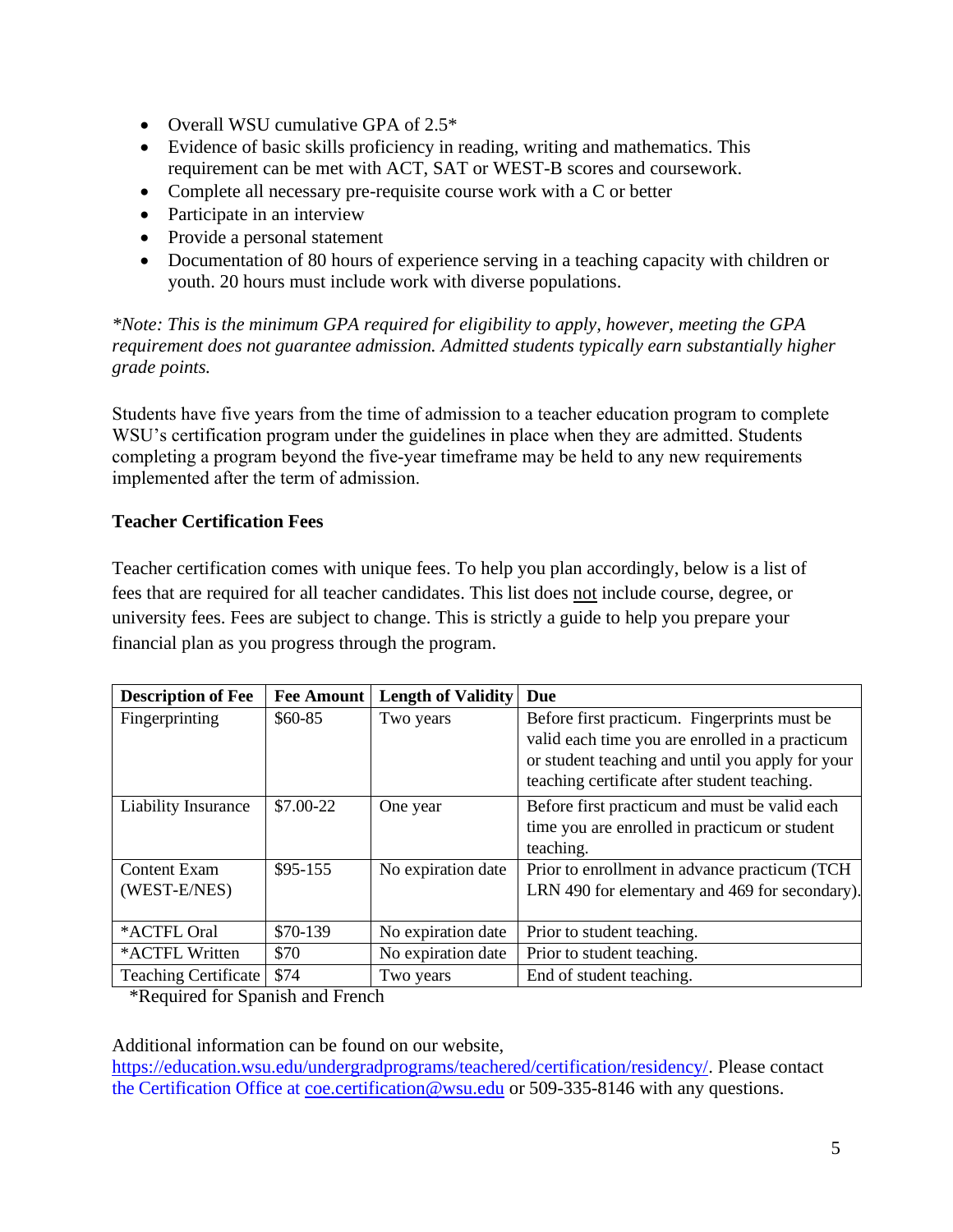# **II. Curriculum**

#### **College Requirements**

#### Repeating Professional Education Courses

By state law, a minimum grade of C (2.0) is required for all professional education course work. *A pre-service teacher may take a course only two times. Failure to obtain a C or better after two attempts will result in the student being released from the major and/or Teacher Education Program.*

Teacher education students who fail to meet the C (2.0) minimum requirement in two or more courses in Block I may not enroll in Block II until all courses in Block I are successfully completed. Those with less than a C in one course in Block I may continue to Block II.

For all majors, enrollment in the Advanced Practicum semester is limited to students who have achieved a minimum grade of C in all professional course work. No student with course work to repeat, incomplete grades in coursework, or full-semester course work remaining may enroll in the block prior to student teaching (Block II for secondary and Block III for elementary).

Exceptions to these policies must be requested in writing to the Director of Undergraduate Student Services and will be reviewed by a committee.

#### Transferring to a Different WSU Campus

- A) If a student wishes to complete the Teacher Education program at a different WSU campus from initial admission, they must apply and be accepted at their WSU campus of choice. Additionally, if the student wishes to take some classes at a different WSU campus, they must seek approval from that campus in order to enroll.
- B) If a student wishes to complete a program at a different WSU campus, they must acknowledge in writing that the "block" sections do not always align between campuses and therefore transferring from one campus to another will more than likely result in extending their time in the program.

#### **Elementary Education Program**

Elementary (K-8) Teacher Certificate Requirements

Please visit [https://education.wsu.edu/documents/2015/09/elementary-education-ucore](https://education.wsu.edu/documents/2015/09/elementary-education-ucore-endorsement-checklist.pdf/)[endorsement-checklist.pdf/](https://education.wsu.edu/documents/2015/09/elementary-education-ucore-endorsement-checklist.pdf/) to acquire the outline of course requirements. This form provides you with UCORE requirements and elementary education requirements on side one, and a recommended course sequence for the elementary education program on side two.

#### Course Blocks

The core courses in your teacher education program are divided into three "blocks". You must take blocked courses together within a given semester, and in sequence. Blocks of courses were designed to allow instructors to align materials across the courses in each block to provide you with the best learning experience possible. Blocks must be taken in sequence (Block I before Block II and Block II before Block III) because courses and assignments within each block are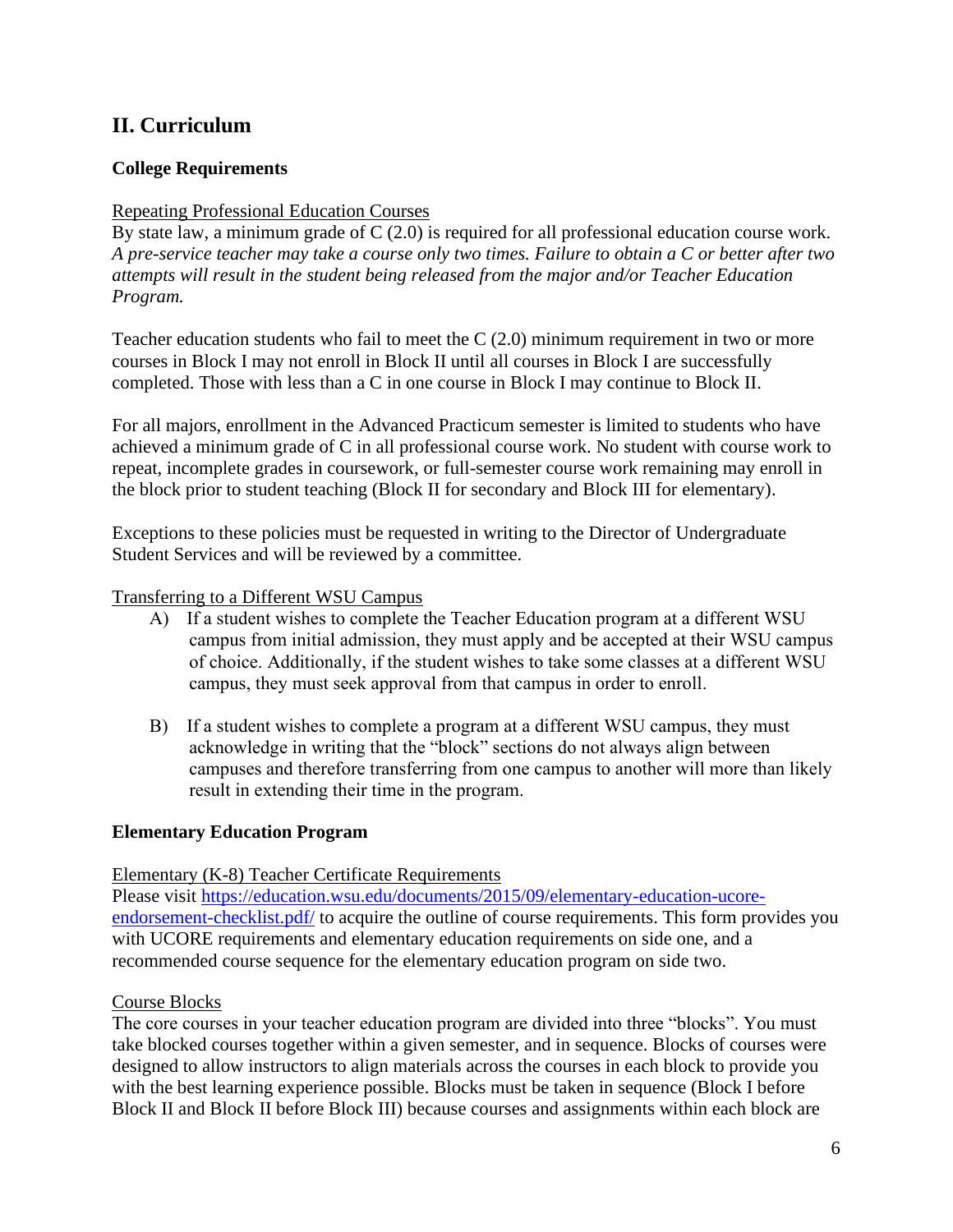meant to build upon each other. Block III courses must be taken the semester prior to student teaching. Your program of study for your elementary education teaching certificate culminates with your student teaching experience.

#### Endorsements

Elementary education students entering WSU develop competence in areas or a minor in a designated endorsement area of interest in addition to their elementary education endorsement. The add-on endorsements are English language learners (ELL), middle level math, middle level science and special education. These endorsements provide you with a higher level of expertise in working with our diverse population of students. Consult with the Office of Undergraduate Student Services personnel to obtain detailed information about endorsement and minor requirements.

#### **Secondary Education Program**

#### Secondary Education Teacher Certificate Requirements

Please visit<https://education.wsu.edu/documents/2015/09/secondary-core.pdf/> to acquire the outline for secondary education course requirements.

#### Course Blocks

The core courses in your teacher education program are divided into two "blocks." You must take blocked courses together within a given semester, and in sequence. Blocks of courses were designed to allow professors to work together on joint assignments and aligning curriculum across the courses in each block to provide you with the best learning experience possible. Blocks must be taken in sequence (Block I before Block II), although time schedule conflicts with content courses sometimes mean you need to request an exception to this requirement. Your program of study for your secondary education teaching certificate culminates with your student teaching experience.

#### Endorsements

Students are encouraged to consider an endorsement of interest in addition to their major endorsement. Additional endorsements are available to students preparing to become secondary education teachers. Endorsements in English language learners (ELL), special education, middle level math and middle level science provide you with a higher level of expertise in working with our diverse population of students. Consult with the Office of Field Services and Certification personnel to obtain detailed information about endorsement requirements.

#### **Practicum/Field Experiences**

A successful experience in a professional practicum is essential to your development as an effective teacher. You will have practicum experiences prior to student teaching that will help you understand the world of being a teacher. Each practicum is designed to provide learning opportunities to enhance your skills and abilities. What follows is important information regarding the practicum experiences and is required by state law.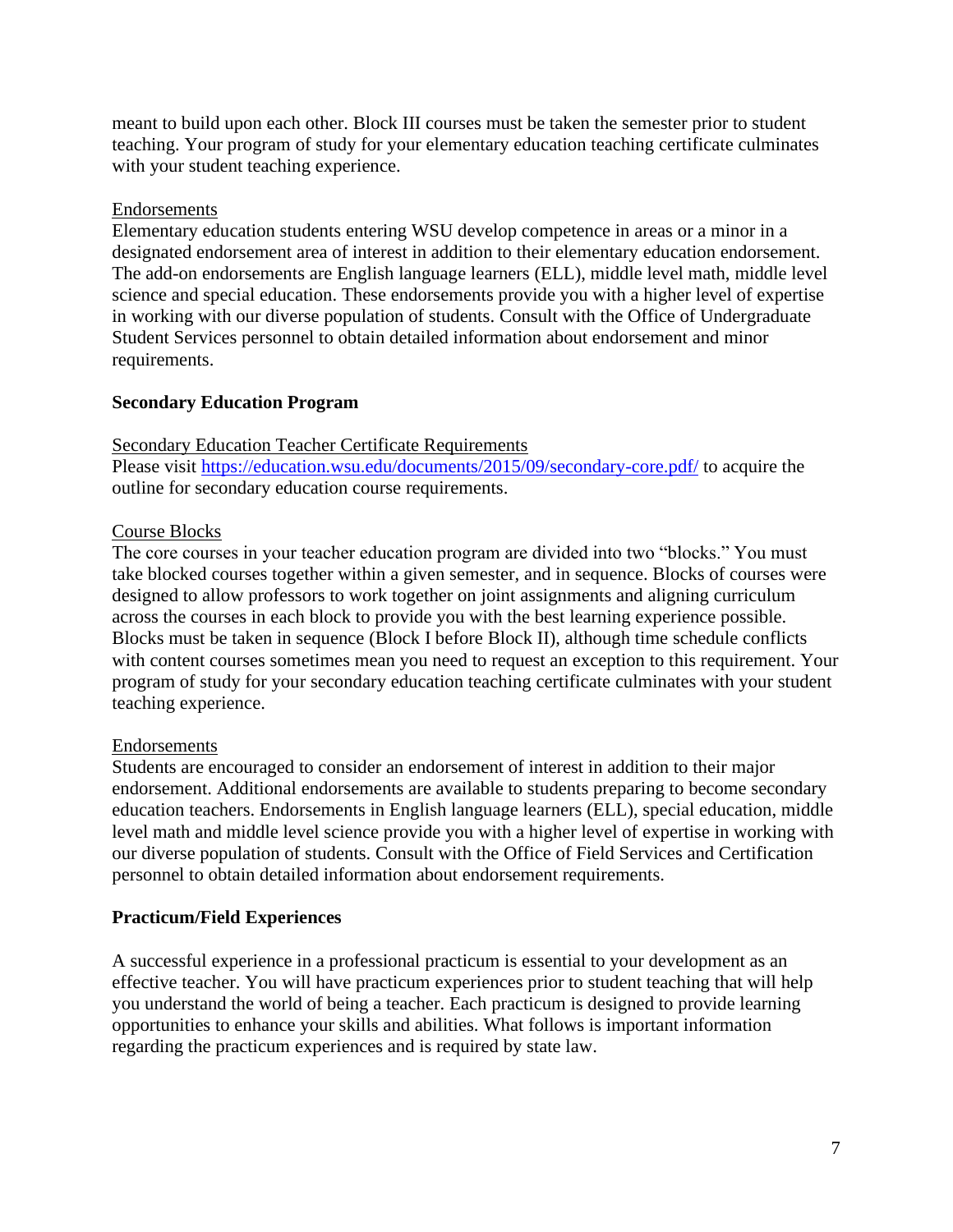Liability Insurance: Students in practicum and student teaching positions in the State of Washington are required to carry a minimum \$1,000,000 in personal liability insurance to protect in the event of legal action. The National Education Association (NEA) policy [\(https://ims.nea.org/JoinNea/\)](https://ims.nea.org/JoinNea/) comes with student membership at approximately \$22.50 per year. Students may enroll in the WSU Liability policy for approximately \$7 a year. Enrollment forms can be picked up in the Office of Field Services and Certification (Cleveland 252). Proof of insurance must be provided to the Office of Field Services and Certification *prior* to the beginning of any field experience (TCH LRN 317, 401, 402, 405, 469, 490 or 415; SPECED 490).

Fingerprinting: Fingerprinting must be completed upon admission to the program (Fingerprints should not be taken before this time, as they are only valid for two years.) Additional fingerprinting information is provided in this handbook under Section V, Washington State Teacher Certification Requirements.

#### Practicum I - Elementary

TCH LRN 402: Instructional Practicum I - The purpose of this practicum is to provide you with an opportunity for an initial view of elementary and middle school classrooms. You will have the chance to observe and participate in actual classroom activities as well as an opportunity to apply course work and knowledge into practical classroom skills. Placement will be in Pullman area schools for three hours per week for ten weeks.

#### Practicum I - Secondary

TCHLRN 317: Instructional Practicum - The purpose of this practicum is to provide you with an initial view of school classrooms. You will have the chance to observe and participate in actual classroom activities. The classroom time is three weeks during the month of May, requiring summer session enrollment. The Pullman School District welcomes WSU students for many other practicum experiences; therefore, no 317 placements are allowed in the Pullman School District. Students make their own placements. Requirements include keeping a journal, writing a reflective paper and teacher evaluation. Assignments are submitted online. Information meetings occur every spring prior to spring break.

#### Practicum II - Elementary

TCH LRN 405: Instructional Practicum II - The purpose of this practicum is to provide you with additional opportunities to observe and participate in actual classroom activities. You will develop lesson plans and facilitate instruction for small and/or large groups. Placement will be in Pullman area schools for three hours per week for ten weeks.

#### Advanced Practicum Pre-Internship – Elementary and Secondary

TCH LRN 469 or 490: Advanced Practicum Pre-Internship - The purpose of this practicum is to provide you with an intensive experience integrating educational theory within a classroom context. Enrollment in this practicum occurs the semester prior to student teaching and placement is at your student teaching site. The practicum begins with the opening of public schools in the fall or spring with a return to campus for ten weeks of course work prior to finals week. Students must apply for a placement one year in advance and participate in an interview one semester prior to the practicum. Students must have taken the content exam prior to enrolling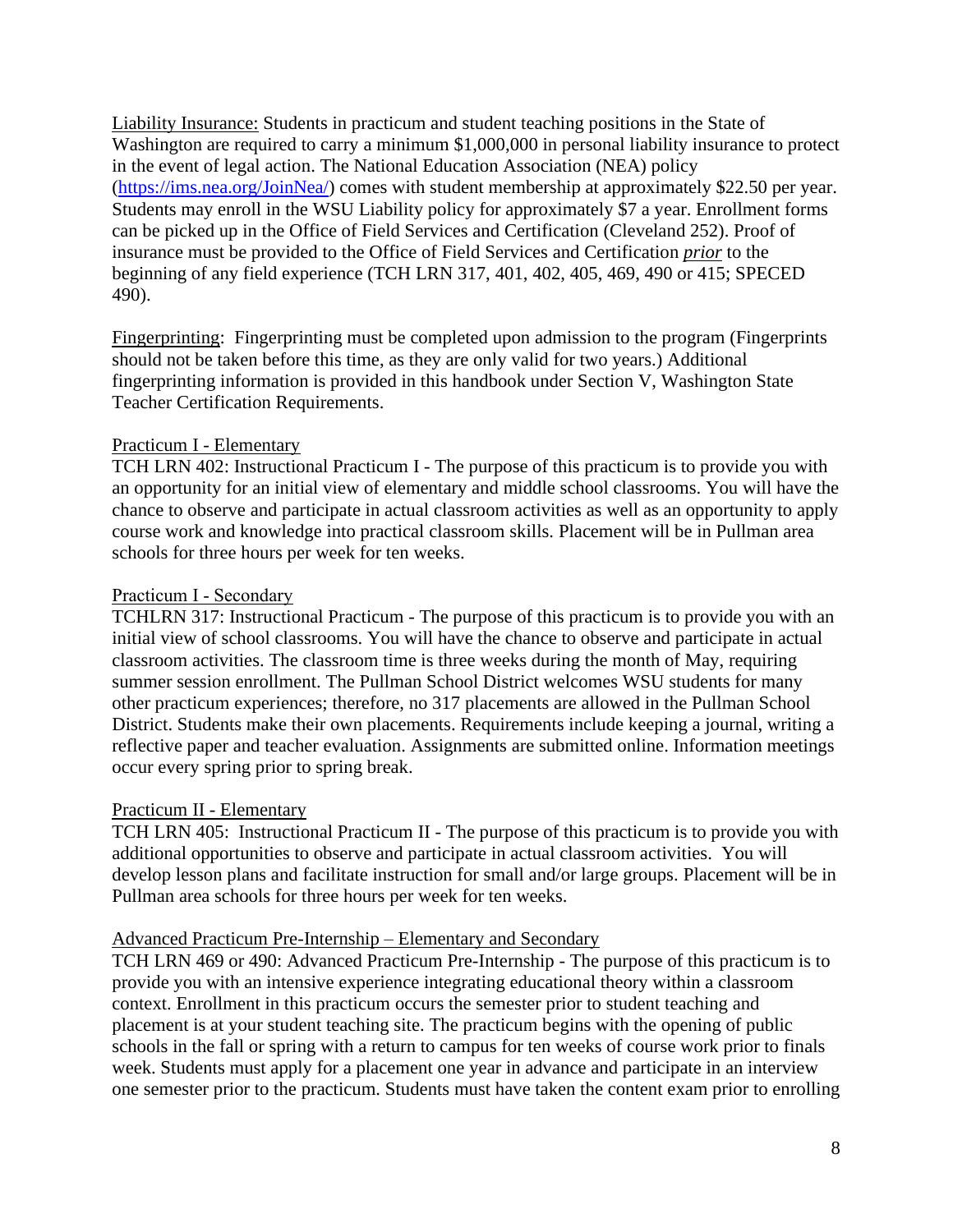in the course.

#### Student Teaching Internship – Elementary and Secondary

Interviews to determine placement will be conducted in Pullman prior to placement in advanced practicum. Generally, your placement will be the same for both advanced practicum and for student teaching, TCH LRN 415. Placements will be available through the participating districts in the following areas: Spokane, Greater Puget Sound, Tri-Cities, Vancouver, and Pullman. Student teaching placements are made within the State of Washington and in public K-12 schools. Limited overseas placements are also available by interview only and students should know that placement is not guaranteed.

\*Note: It is important to understand that placement in the Pullman area (Whitman and Asotin Counties) is extremely limited. Hardship requests will be evaluated on a case-by-case basis and are not guaranteed.

- Length: Student teaching is a full semester in length. Your student teaching experience will begin with the public school calendar and end on the Friday of WSU finals week each semester.
- Supervision: Student teaching supervision is provided by WSU field supervisors assigned to the school site and by the mentor teacher.
- Seminars: Regularly scheduled seminars, under the guidance of the student teaching supervisors, will be mandatory and are part of the student teaching experience.
- Evaluation: Student teachers will be evaluated using two different, but related approaches during student teaching: (1) the Professional Dispositions Evaluation Field Experience (PDEFE) instrument used during and at the completion of the student teaching experience (located in Appendix B); and (2) Field supervisor and the mentor teacher evaluation of your progress and readiness to teach. Your student teaching evaluations are most important to your future employment. You are strongly advised to NOT take additional courses or maintain a job while you are student teaching.
- Successful completion of the program: In order to pass student teaching, pre-service students must achieve a "Met" rating on all categories of the PDEFE (Professional Dispositions Evaluation Field Experience) and receive supervisor and mentor teacher approval for certification.

## **Content Exam**

**All candidates seeking a Washington Residency Teacher Certificate are required to take the content assessment (WEST-E or NES) and meet the minimum passing score for their major endorsement area(s)** prior to student teaching. Candidates are given a list of all the future fees and assessments they must complete when they enter the teacher education program. They are advised to take the WEST-E/NES when they have completed more than half their content area course work in the program and must register for the exam in order to enroll in the advance practicum. They may take the content exam as many times as they wish but must pay the fees each time. Music majors must pass the general music content exam prior to student teaching. Additional information can be found at: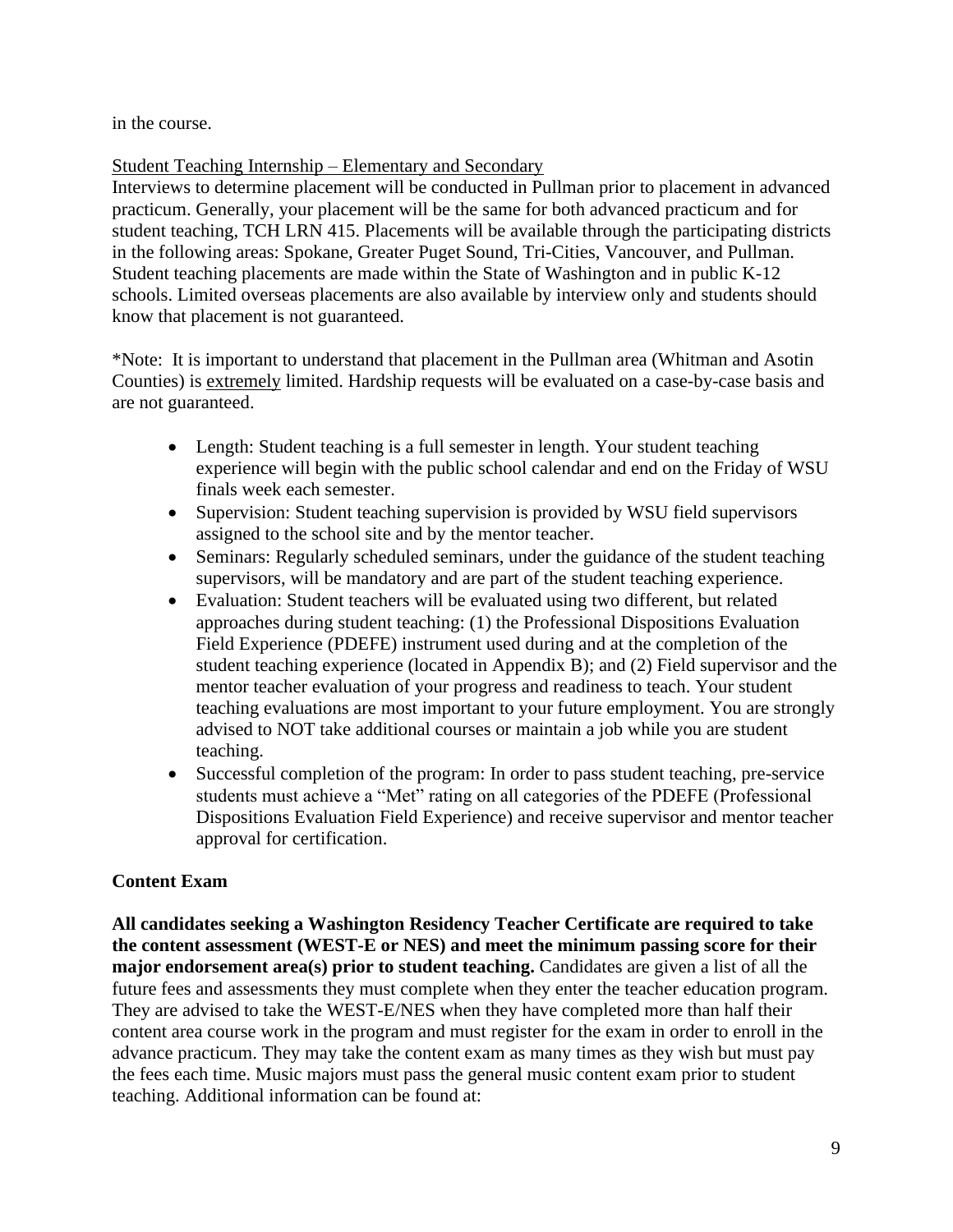#### [https://education.wsu.edu/undergradprograms/teachered/contenttesting/.](https://education.wsu.edu/undergradprograms/teachered/contenttesting/)

The overwhelming majority of WSU candidates have passed the WEST-E/NES. Candidates usually take the assessment late in their junior year or early in their senior year. They are expected to pass the exam prior to student teaching. If they do not pass, they are not permitted to student teach and certain remediation steps are taken:

- a. The student meets with their advisor to examine the score report and determine whether this is simply a matter of retaking the test or a matter of further preparation and remediation. When scores are within a few points of passing, students usually pass on the next attempt.
- b. If there is a wide margin between the student score and the passing score, the student meets with a content-specific faculty member and program administrator to analyze results, go over the student's content course history, and determine where they may need further preparation. Test-taking strategies and practice test questions and materials are part of that discussion.
- c. Should the content knowledge gap appear to be fairly specific, content-specific faculty may elect to provide tutorials to that student in that area or suggest a particular course.
- d. Eligible candidates unable to pass the content exam may apply for the Case-by-Case Exception: [Case-by-case exception for content exams | College of Education |](https://education.wsu.edu/undergradprograms/teachered/contentexamexception/)  [Washington State University \(wsu.edu\)](https://education.wsu.edu/undergradprograms/teachered/contentexamexception/) .
- e. If the administrator and content-specific faculty member determine that the student needs a great deal of support with content knowledge, several courses may be recommended prior to the student repeating the test.

In addition to the content exam, students completing endorsements in French and/or Spanish must also demonstrate language proficiency by passing the American Council on Teaching of Foreign Languages (ACTFL) exam. For registration and more information, including study guides, visit [https://education.wsu.edu/undergradprograms/teachered/contenttesting/.](https://education.wsu.edu/undergradprograms/teachered/contenttesting/)

# **III. Expectations and Responsibilities**

Among its most important responsibilities, the College of Education and the Department of Teaching and Learning prepare students for the teaching profession in K-12 schools in Washington and beyond. The College and the Department are responsible for ensuring that our graduates have the skills, knowledge, and professional qualities necessary to facilitate success in the classroom.

Knowledge (mastery of subject matter) is a crucial part of the foundation for successful teaching. Prospective secondary teachers at Washington State University must complete an undergraduate major in the discipline in which they will be licensed to teach. Elementary education students major in elementary education with the requirement of two years of general education course work.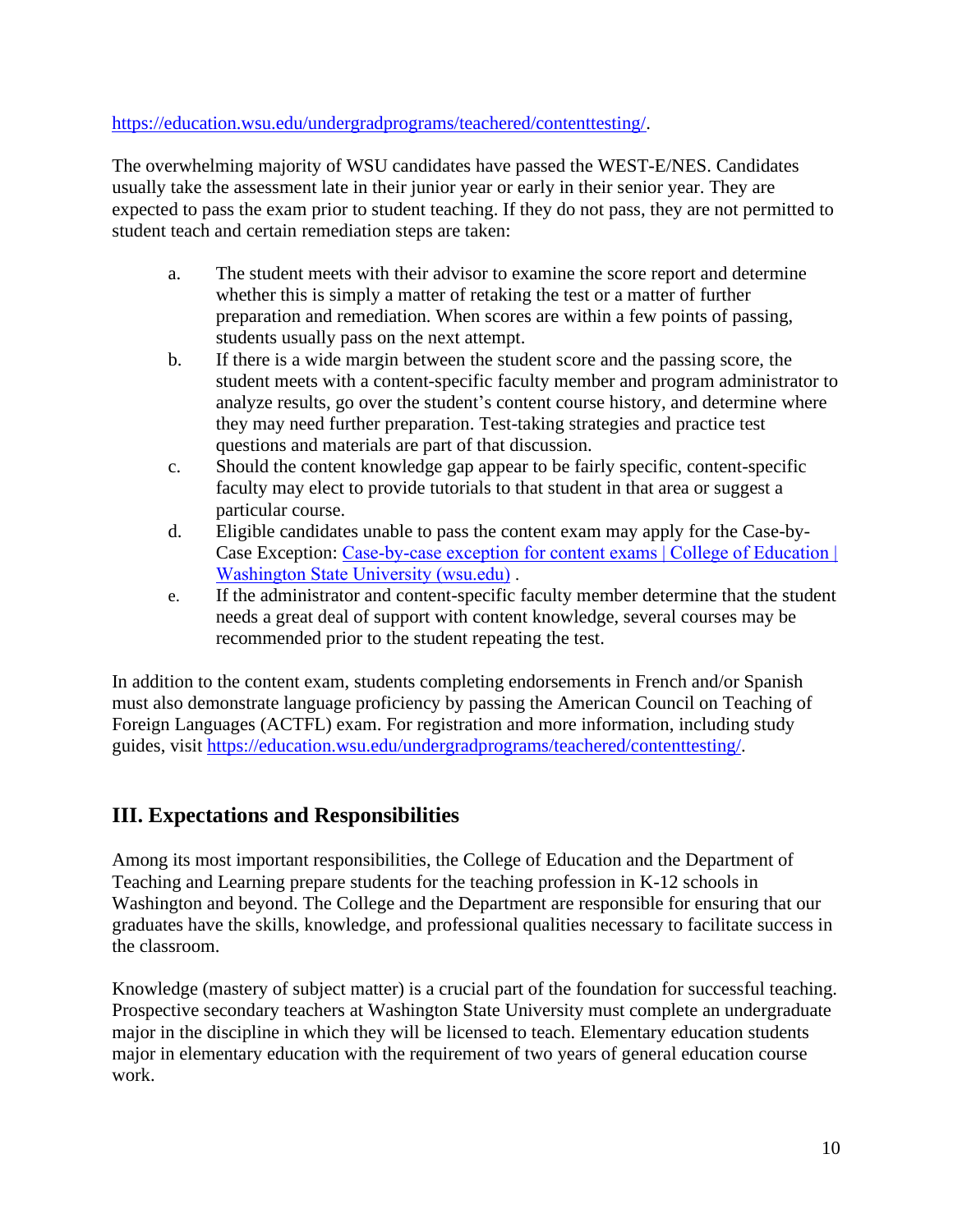Teachers must also have the skills necessary to facilitate students' learning. Every day, teachers must make myriad decisions about how knowledge can best be communicated, taught, and learned. Those decisions are informed by having a thorough knowledge of a variety of teaching approaches. In part, the skills of teaching can be developed from research and studied in methods classes that explore different approaches to achieve the goal of student learning. These skills must also be established by practice, however, which is why the College insists on extensive real-world experience including observations and assistance in working in school classrooms, culminating in the full semester of supervised student teaching.

Knowledge and skills are not sufficient by themselves to prepare excellent teachers. The transformation of a person from one who merely possesses knowledge and techniques into an effective teacher must also include the development of characteristics such as a capacity for active and creative communication, a tendency to probe, a willingness to explore topics from a variety of perspectives, and a desire to engage and encourage students who have a wide range of abilities, interests, and temperaments.

Thus, the third part of the foundation we require, in addition to knowledge and skills, are abiding principles that contribute to helping each student succeed. We call these qualities professional dispositions.

#### **Professional Dispositions**

Professional dispositions are the principles or standards and attitudes that underpin a teacher's success in the classroom. They are the foundation of professional ethics that govern how a teacher interacts with students, families, colleagues, and communities. From research and experience, certain dispositions have emerged that nearly all good teachers have in common. These professional standards guide our preparation of new teachers.The faculty agreed to use the PDA form in conjunction with each core course in the teacher education program. The PDA form (used in core courses) and the PDEFE form (used in practicum and student teaching) are as much a communication instrument and educative tool as they are evaluation forms, providing students with an opportunity to see how they are perceived by others and allowing for specific suggestions for improvement. The disposition forms are based on TPEP and INTASC standards of professional dispositions and includes a listing of what effective teachers do as well as indicators of that disposition. (A copy of the PDA can be found in Appendix A, and the PDEFE in Appendix B of this handbook.)

Effective teachers:

- 1. Are active, respectful participants in discussions.
- 2. Express themselves clearly and effectively.
- 3. Listen thoughtfully and responsively.
- 4. Engage in lifelong learning, aided by reflection and assessment of new information and ideas.
- 5. Interact effectively, respectfully, and empathetically across a wide range of situations and people.
- 6. Work to ensure system-wide high quality learning opportunities and experiences for all students.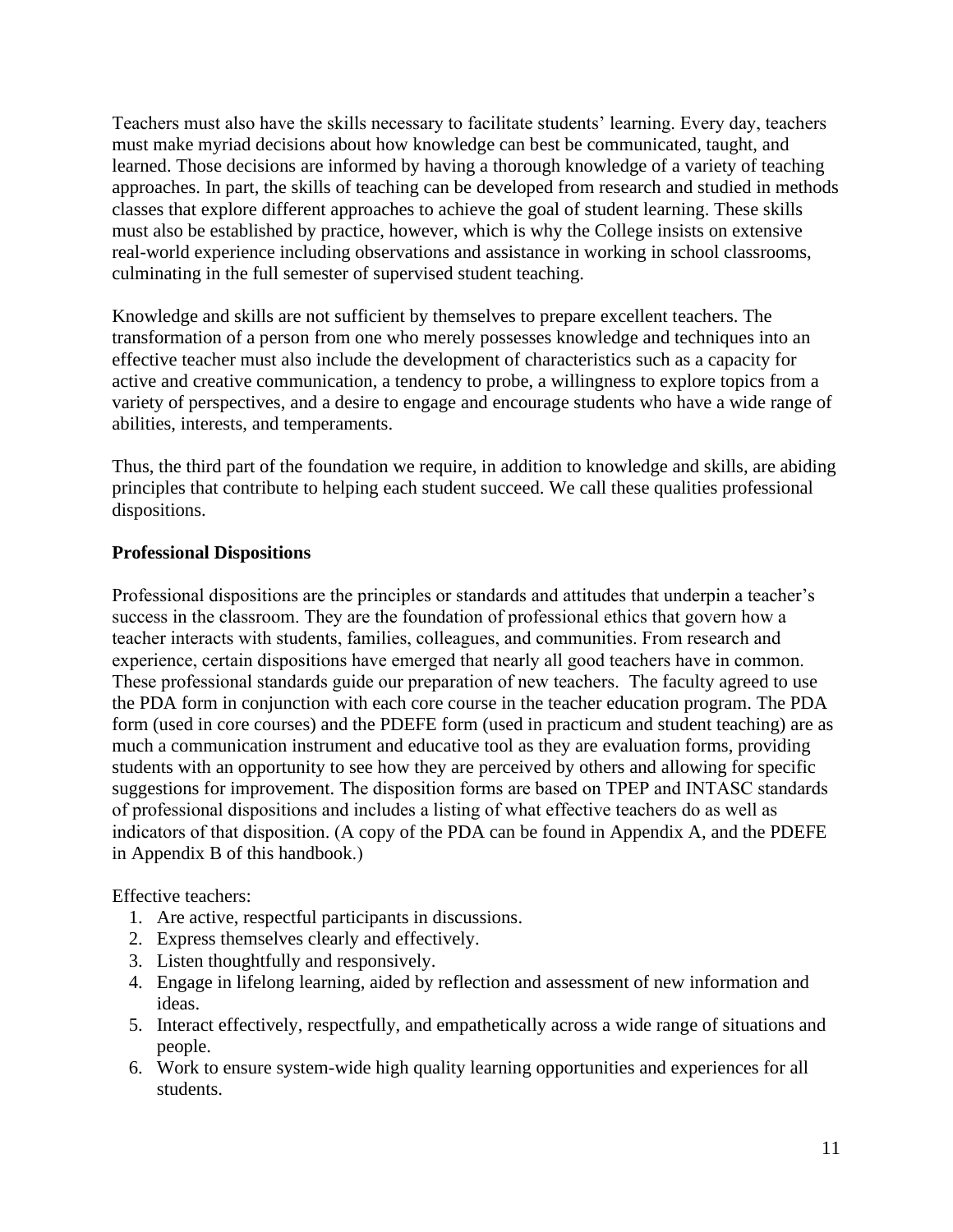- 7. Seek understanding of complex issues in order to solve problems both independently and collaboratively.
- 8. Are committed to mastering best practices informed by sound theory.
- 9. Are responsible colleagues.

#### Why do we evaluate your dispositions?

In order to provide the highest quality teacher candidates possible, the College of Education and the Department of Teaching and Learning have the responsibility of evaluating teacher effectiveness along a variety of dimensions. A variety of instruments are used to assess the effectiveness of prospective teachers, to make certain they have the knowledge, skills, and professional attributes necessary to serve in the highly dynamic and complex classrooms of the 21st century. Good teachers come from widely different backgrounds and cultures, and have varied opinions, interests, and personalities. But some qualities, such as the ability to interact effectively with learners from diverse backgrounds or with special needs and the ability to communicate clearly, are common to all good teachers.

Students in the K-12 classrooms in Washington come from varied locations, socioeconomic levels and cultural and racial backgrounds. They have a wide range of abilities, languages, levels of prior knowledge, and vary in how they feel about learning and school. These young people grow and develop, sometimes slowly, and sometimes with astonishing quickness. Each classroom, therefore, is a complex mix of dozens of interests, needs and stages of development that require varied strategies for teaching. To be successful—and help each child achieve to their fullest—teachers must purposefully act in caring, fair, professional, respectful, and culturally sustaining ways.

How is it possible to tell whether a person possesses these professional dispositions? Dispositions can be identified through careful observation of behaviors and actions:

- Is the teacher candidate a thoughtful, active listener?
- Is the teacher candidate open to new and/or differing perspectives?
- Does the teacher candidate participate in discussions, and is that participation thoughtful and respectful?
- Does the teacher candidate give help readily?
- Is the candidate open to feedback and coachable?
- Does the teacher candidate show an interest in learning about other cultures and how to support all learners?
- Does the teacher candidate move away from thinking that their own experience of school is universal and applies to all K-12 learners?

Patterns of action that show up during a teacher education program can be presumed also to show up later in the profession. A person demonstrating promptness, courtesy, and scrupulous attention to detail throughout the teacher education program, will likely act in the same manner when employed. In contrast, a person habitually late, insensitive, rude, or careless in pre-service work will be likely to have trouble in a teaching position.

These are judgments about professional potential, not about people or their opinions or beliefs. Institutions certifying teachers owe Washington's citizens their best judgment and keenest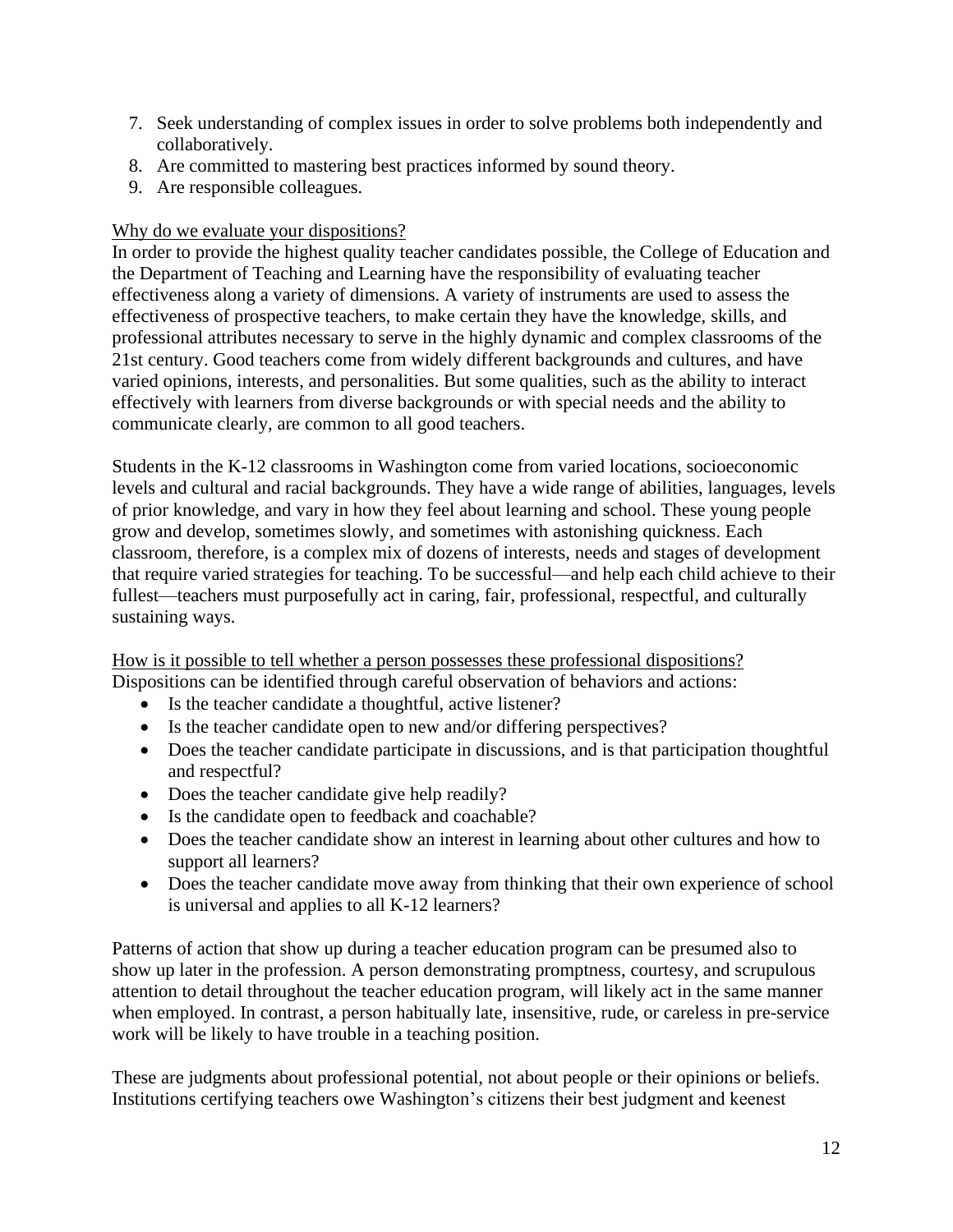observations when making decisions that will have such profound future effects. The identification and evaluation of professional dispositions is a valuable tool for examining critically important information about prospective teachers, to make sure that they are best prepared for their professional lives. These judgments are meant to be instructive and educational to candidates, not punitive, and an opportunity to grow as a teacher candidate.

Candidates entering the Teacher Education program are provided a copy of the dispositional document assessment forms. The dispositions are explained, with examples, and they are asked to sign the document indicating their understanding. The dispositions are assessed in every course required for certification and are used as documentation of candidate issues related to dispositions and as an educative tool for the candidate. Most often, instructors will be observers/assessors of these dispositions, however, concerns may be raised by anyone in the education community.

#### **Steps in the Disposition Assessment Process**

When instructors, staff or community educators observe a behavior or pattern of behaviors that do not meet the expectations of the dispositions, they follow the steps below.

- 1. Notify the candidate of the concern with the behavior and hold a conference with the candidate. The instructor and candidate discuss the issue with the goal of making this a learning and growth experience for the candidate.
- 2. The candidate now has an opportunity to correct that behavior. If the concern is resolved, the instructor simply keeps a record of the occurrence whether on the dispositions form or not.
- 3. If the behavior does not change, the instructor completes the disposition form, meets with the candidate to have them sign the form (acknowledging that the candidate is aware of the concern), then files the disposition form with the program administrator so that it becomes part of the candidate's file within the program. The administrator checks to see if other instructors have similar concerns.
- 4. If more than one instructor documents a concern in a single semester, the candidate must meet with program administrators and a plan for improvement with clear guidelines is developed. If the concern involves a student whose home department is outside Teaching and Learning, the administrator consults with the home department.
- 5. The candidate now has a certain time (usually within a semester) to respond to the concerns written in the plan of improvement. Depending on the level of concern, the plan of improvement may be written as a contract with the ultimate possibility of dismissal from the program.
- 6. If the contract is not met, the program will move toward dismissing the student. Concerns of a single course or instructor, however, will not lead to immediate dismissal unless university regulations or state laws are violated. Safeguards for candidates are built in as well, including confidentiality and the right of appeal to the Academic Director or Department Chair.
- 7. The university appeal systems may also be used if the student is dissatisfied with the administrator's decisions.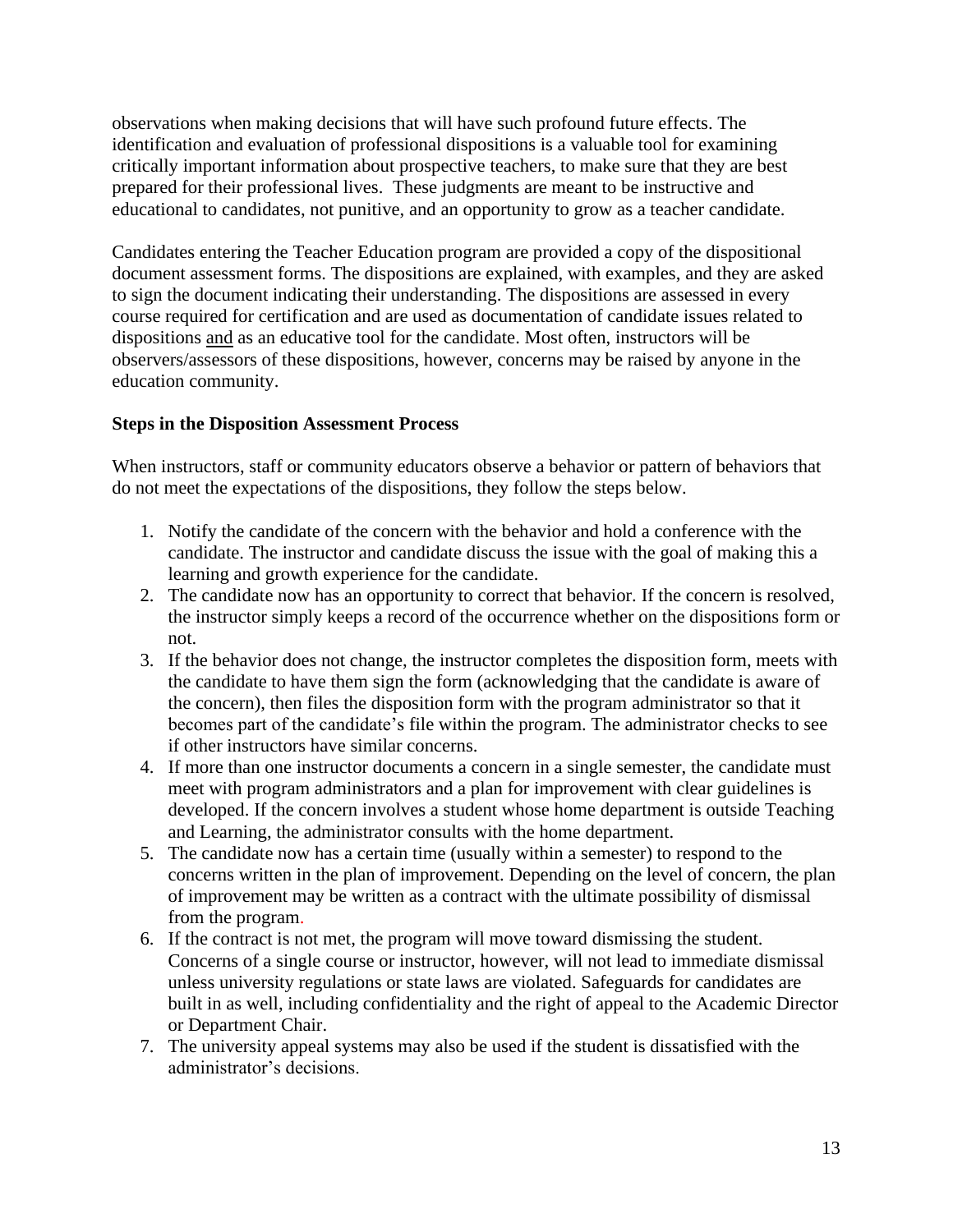Concerns regarding a candidate's content proficiency follow a similar process, whereby faculty (or others) notify the candidate of the concerns regarding content proficiency. The faculty member may suggest additional readings, meetings, and conversations. If the proficiency is not remediated, the administrator may suggest taking additional content courses or reviewing study materials. Ultimately, the student must also pass the WEST-E or NES exam for certification.

#### **Academic Integrity**

Teachers must have the highest level of academic integrity. Proper adherence to the University Academic Integrity policy will be strongly enforced in every course. (For the University Policy and definitions, visit <https://communitystandards.wsu.edu/>). Violations to academic integrity include plagiarism. Academic dishonesty includes cheating, falsification, fabrication, multiple submission, plagiarism, abuse of academic materials, complicity, or misconduct in research. Plagiarism and other academic integrity issues will be reported to the College of Education Director of Undergraduate Student Services, a Professional Dispositions Assessment form will be completed, and the Center for Community Standards will be notified. Plagiarism may result in an F for the course.

Students are responsible for knowing the WSU policy on academic integrity as described in the University's Student Handbook for Community Standards.

# **IV. Washington State Teacher Certification Requirements**

In addition to successful completion of all course work, students are required to prove good moral character and personal fitness to teach before being allowed to be with children unsupervised in the classroom, and before being awarded a residency teacher certificate. This requirement is fulfilled with fingerprint clearance through Washington State Patrol and FBI and by completing the pre-residency clearance. The pre-residency clearance and fingerprint clearance is required prior to enrollment in the first practicum experience.

Listed below are conditions that may automatically prevent you from being awarded a teaching certificate in the State of Washington.

Conviction, including guilty pleas, involving any of the following:

- A. Physical neglect of a child under chapter 9A.42 RCW.
- B. Physical injury or death of a child under chapter 9A.32 or 9A.36 RCW (except motor vehicle violations under chapter 46.61 RCW).
- C. Sexual exploitation of a child under chapter 9.68A RCW.
- D. Sexual offenses under chapter 9A.44 RCW where a minor is the victim.
- E. Promoting prostitution of a minor child under chapter 9A.88 RCW.
- F. Sale or purchase of a minor child under chapter 9A.64.030 RCW.
- G. Violations of similar laws to the above in another jurisdiction.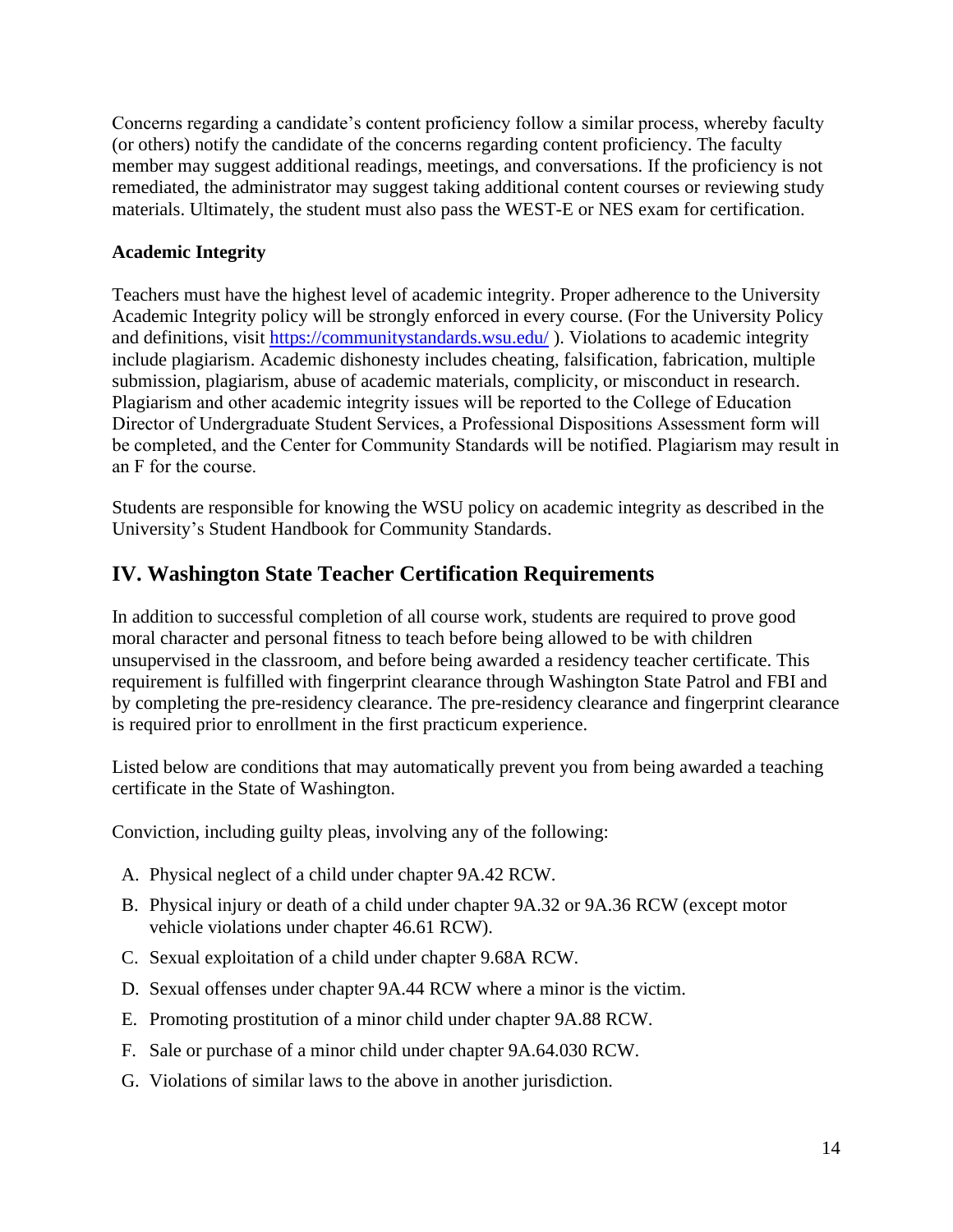## **V. Important Policies**

The Department of Teaching and Learning and the College of Education provide advising, support, and assistance throughout your program so that you can be successful.

#### **Cell phone usage in class**

The use of cell phones is prohibited during class except by instructor designation. Cell phones should be turned off (or on vibrate) and stored with personal items. Students who are designated as emergency caretakers or in an emergency situation may use this technology with respect for the instructor and other students. Please inform the instructor before each class if you are the emergency caretaker or in a situation where you must have access to your phone.

#### **Computer usage in class**

In the classroom, students are only allowed to use computers (or other electronic devices such as iPads, smartphones, etc.) for class-related activities. Unless requested by the instructor or being used specifically for class purposes, electronic devices should have their lids down or be turned off during class. Students who use their computers for other activities will, at a minimum, be asked to leave class and could lose participation points for the day.

#### **Professionalism and interactions with others**

In-class discussion and activities, as well as cooperation with colleagues, will play a significant role in what you learn during this program. You must go to each class prepared to teach, discuss assigned topics, or present what you have learned from an assignment. Course readings must be completed prior to class so that each of you can contribute. Just as in teaching in school, you must be able to work effectively with others when planning and organizing for instruction and take directions/feedback from your supervisor. Because you will have to work in collaboration with others, a student who is absent or who does not work well with others fails to contribute to the community of learners.

Additionally, realize that just as when you are applying for a job, anyone you encounter along the way may well have some input on whether you should be hired; the same is true for gaining your teaching licensure. Beginning in your home department, you should interact with staff, faculty, instructors, and other students in the program with professionalism and respect. If you want something from someone—whether a staff person, instructor, field supervisor, faculty member, or peer—asking is always better than demanding. Recognize also that all these people have many responsibilities in addition to working with you. They will help you as soon as they possibly can. If you believe that you are not being helped appropriately, note that each office area has a supervisory person you can visit with in regard to your concerns. Later in this handbook, you will find a directory of those people should you need it. Regarding interactions with peers, if you have concerns in a given course, please see the course instructor or the program coordinator.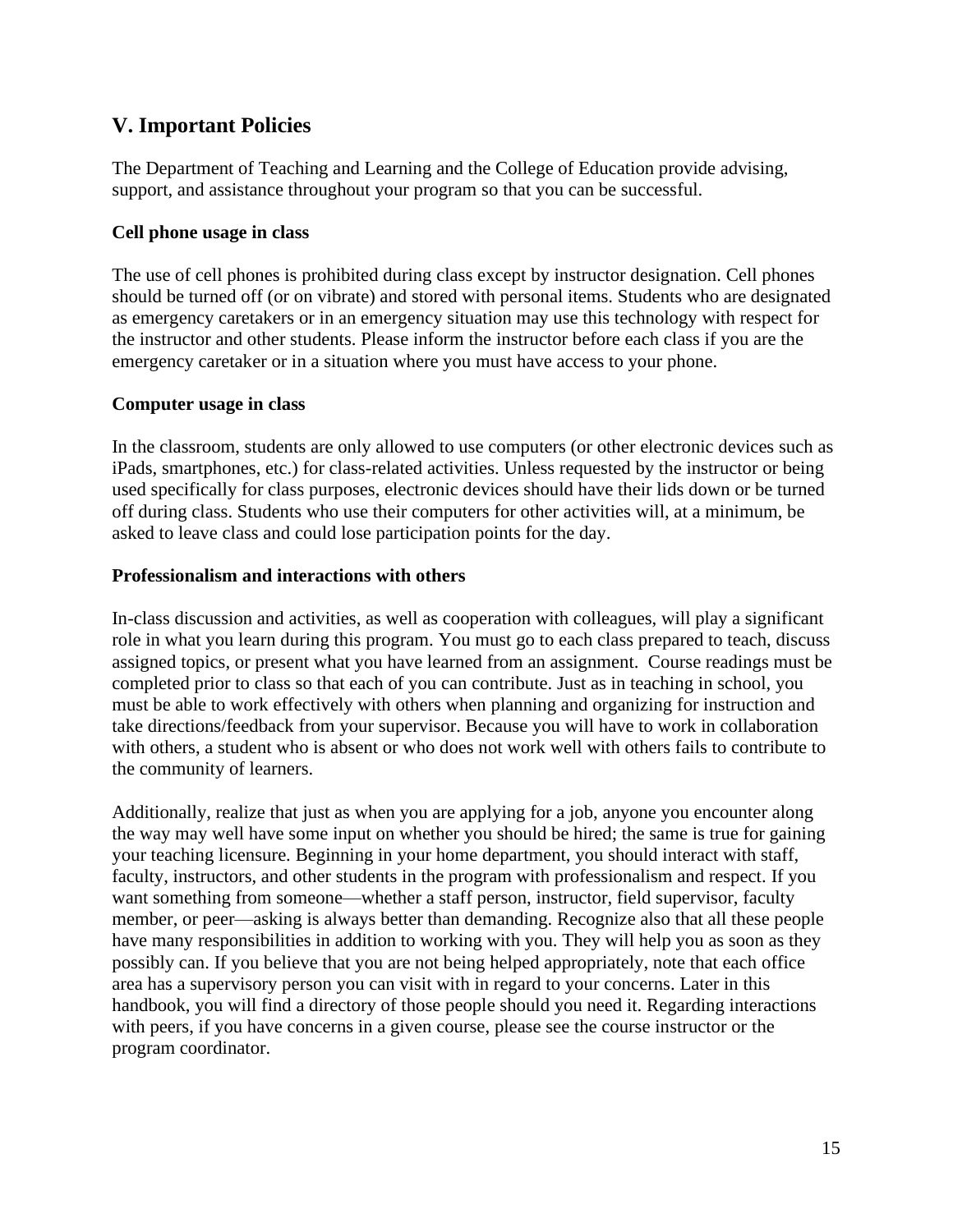#### **Course concerns**

If you have a concern (i.e., course information, grade, instructor fairness, etc.) about a specific course, you should first meet with your course instructor to discuss the concern. If you still have concerns after your discussion with the instructor, please follow these steps:

- 1. If you are not satisfied with your discussions with a course instructor, meet with the course coordinator (if different from the instructor—their name should be on the course syllabus).
- 2. If you are not satisfied with the discussion with the course coordinator and you still have concerns, meet with the Program Coordinator.
- 3. Finally, if you are not satisfied with your discussions with the Program Coordinator, make an appointment to meet with the Chair of the Department of Teaching and Learning.

#### **Program concerns**

If you have a program-related concern (e.g., course sequence, placement) please talk to the Program Coordinator first. If you are not satisfied with the outcome, then make an appointment to meet with the Chair of the Department of Teaching and Learning. If these initial conversations do not resolve your concern, then you may initiate the Reporting Procedure for Student Concerns described next.

#### **Reporting procedure for student concerns**

The procedures outlined below are for documenting student concerns regarding programmatic and academic issues. Specifically, the content and context of the student concerns for these procedures may include grades, assessments, program and course content, and class procedures and management. The student should always begin with a conversation or written request with the professor/instructor prior to following these procedures.

Student Concerns Reporting Procedure:

- 1. The student submits their concern in writing (email, memo, etc.) to the Administrator (Chair of the Department or Dean of the College).
- 2. A letter is sent to the student, indicating that their concern has been received and will be reviewed for possible action.
- 3. Concerns that are programmatic are discussed at the next appropriate meeting with the Administrator for review and possible action; the Administrator reviews concerns that deal with personnel. The Administrator will communicate the outcome of the review to the student.
- 4. If action is warranted, steps are documented. A meeting with the student regarding the concerns may be scheduled.

There are University and College policies and procedures regarding non-academic issues such as sexual harassment, discrimination based on protected classes and failure to accommodate for disability issues that are not addressed in this procedure. Concerns of discrimination may be discussed with the Office of Civil Rights Compliance and Investigation, [https://crci.wsu.edu/.](https://crci.wsu.edu/)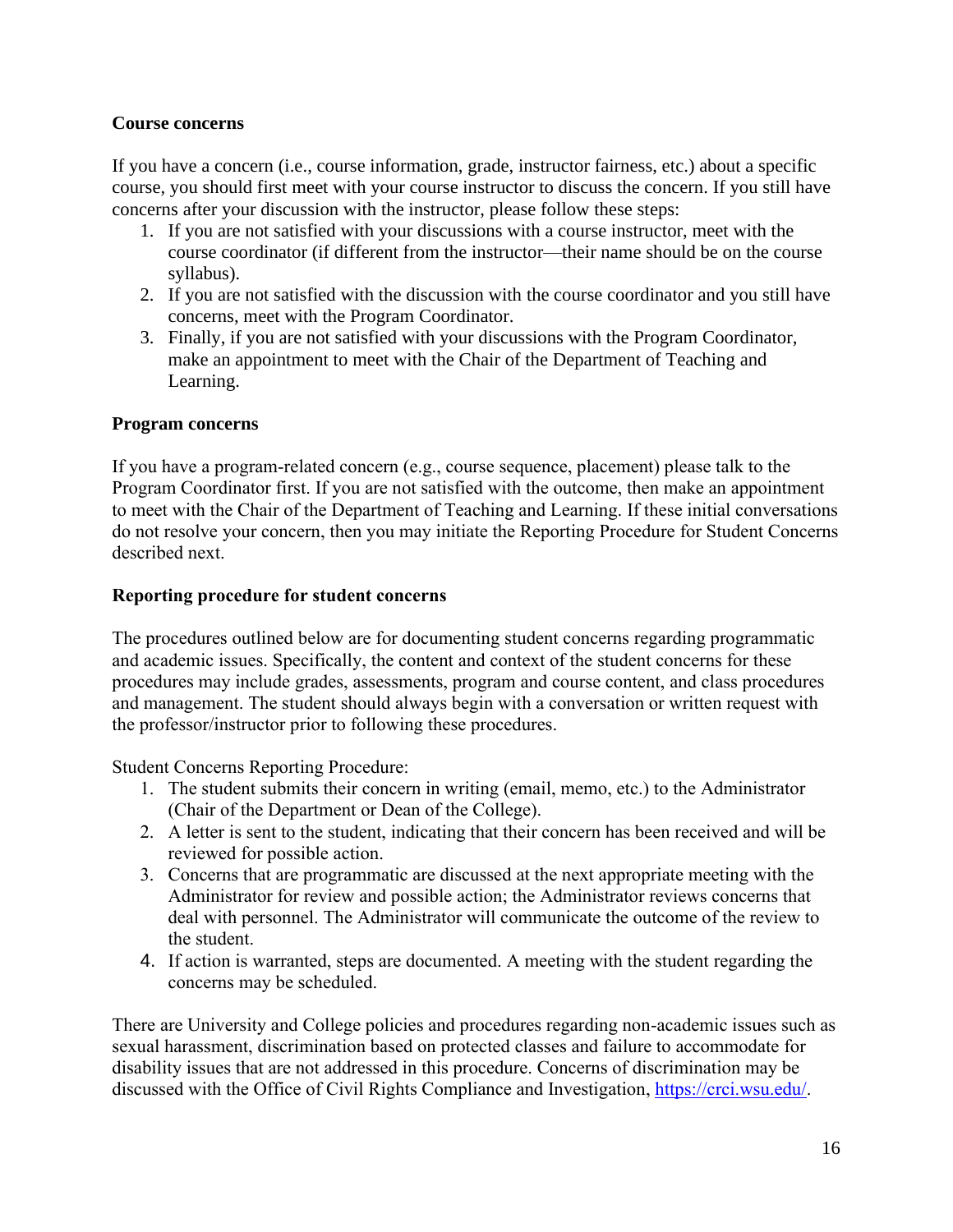#### **Policy on Removal from Field Placement (Practicum, Student Teaching, Internship)**

If the mentor teacher, building administrator, or university supervisor have concerns regarding placement or performance during the field experience, the following steps will be implemented:

- 1. Remediation: a clear, written plan (Plan of Improvement) upon which all parties agree (mentor teacher, teacher candidate, and university supervisor).
- 2. Probation: a written contract explaining that the teacher candidate will be evaluated on a weekly basis to ensure that they are meeting expectations; they are not allowed to continue teaching the following week unless expectations are met.
- 3. Extension: used in cases where progress is being made but it is agreed that additional time is needed to demonstrate competency. This extends responsibilities for the mentor teacher and university supervisor; usually requires additional tuition.
- 4. Removal: The Department of Teaching and Learning reserves the right to remove any teacher candidate from any practicum/student teaching situation when one or more of the following occurs:
	- The mentor teacher, building principal, and/or district placement coordinator request that the experience be terminated.
	- The university supervisor indicates that after repeated feedback and observation, documented in writing, sufficient progress is not being achieved.
	- The teacher candidate violates the student code of conduct and/or the Professional Dispositions of Teachers (see PDEFE).

In the event a teacher candidate is removed from a practicum/student teaching placement, the following will occur:

- 1. Department personnel will gather information from school personnel, the university supervisor, and others as appropriate to document the reason for removal. The teacher candidate is required to work through department personnel and their university supervisor to resolve issues regarding their placement and may not directly contact school district personnel regarding the placement unless authorized by the department to do so.
- 2. Before a teacher candidate is given a new placement, the candidate must submit a formal request letter to their placement coordinator. This letter should reflect why they would like a new placement, what they learned from their last placement, and what they will do differently to ensure a successful internship.
- 3. A college review committee consisting of five representatives selected from the university supervisor, program coordinator, faculty, placement coordinator, field experiences director, certification coordinator, or director of student services will examine the candidate's request along with a review of the candidate's progress in the program.
- 4. A meeting is scheduled to discuss the situation and next steps. The attendees will include the teacher candidate and, if desired, a support person or other mutually agreeable third party (e.g., ombudsman) and at least three members of the college review committee. At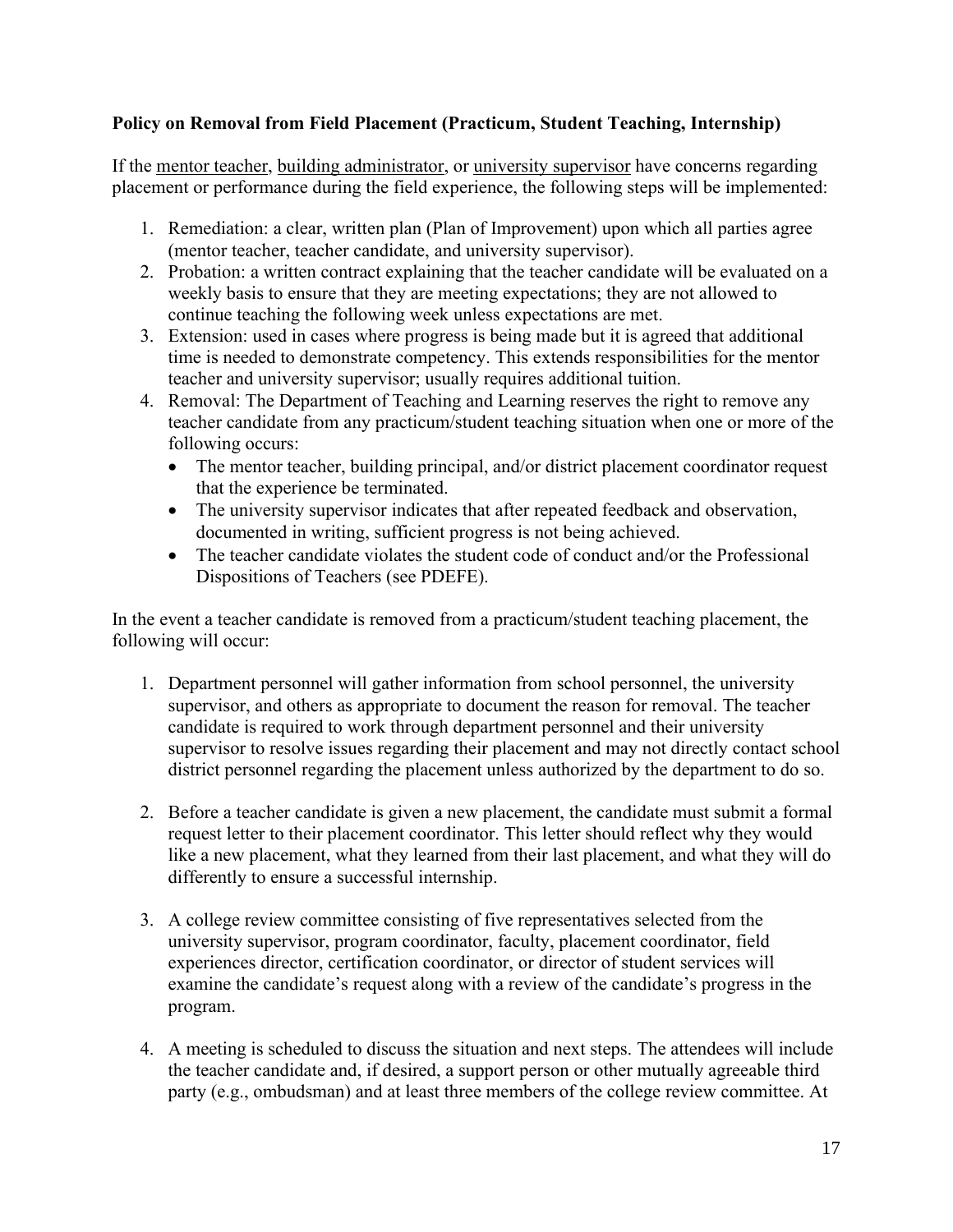the meeting, the teacher candidate may present additional information as the situation is discussed and options are explored.

- 5. The Committee will make a final decision regarding removal and next steps, communicate the decision to the teacher candidate in writing, and copy the Department Chair. Possible next steps include, but are not limited to, the following:
	- A new placement is recommended, and the teacher candidate begins again as soon as a placement can be arranged. The internship may need to be extended to meet time requirements. If reassigned, every effort will be made to make the placement in a different district with a different field supervisor. A formal letter stipulating conditions for the continuation of the field experience is provided to the teacher candidate, who must indicate their agreement to the conditions in writing.
	- The teacher candidate is advised to withdraw from the field experience and must meet university criteria and the published university deadlines to withdraw from student teaching or cancel enrollment.
	- The teacher candidate receives a failing grade for the field experience and may be removed from the teacher preparation program. In the event the teacher candidate is removed from the program, they may be able to continue in/graduate from a departmental degree program, but without recommendation to the state for teacher licensure. The degree change may necessitate additional coursework.

The decision of the committee may be appealed to the Department Chair and if not resolved to the teacher candidate's satisfaction, through the formal grievance procedure outlined in the WSU student policies.

# **VI. Student Clubs and Programs**

## **Alhadeff Future Teachers of Color**

The Alhadeff Future Teachers of Color (AFTOC) program is proudly part of the WSU College of Education's initiative to assist in the efforts to increase culturally and linguistically diverse teachers for inclusive schooling. By providing mentoring, networking opportunities, and support, it is our goal to help future teachers from diverse backgrounds succeed in their programs and ultimately inspire others in educational settings. While the AFTOC members have the opportunity to participate in professional development programming relevant to their educational needs, including guest speaker sessions and career-oriented workshops, in addition to other fun and informative events.

This prestigious program selects two undergraduate ambassadors who assist with mentoring future and current students in the program, by conducting monthly meetings for AFTOC members, planning the annual AFTOC conference, and representing the College of Education at various events.

AFTOC Faculty Mentor: Dr. Amir Gilmore, [amir.gilmore@wsu.edu](mailto:amir.gilmore@wsu.edu)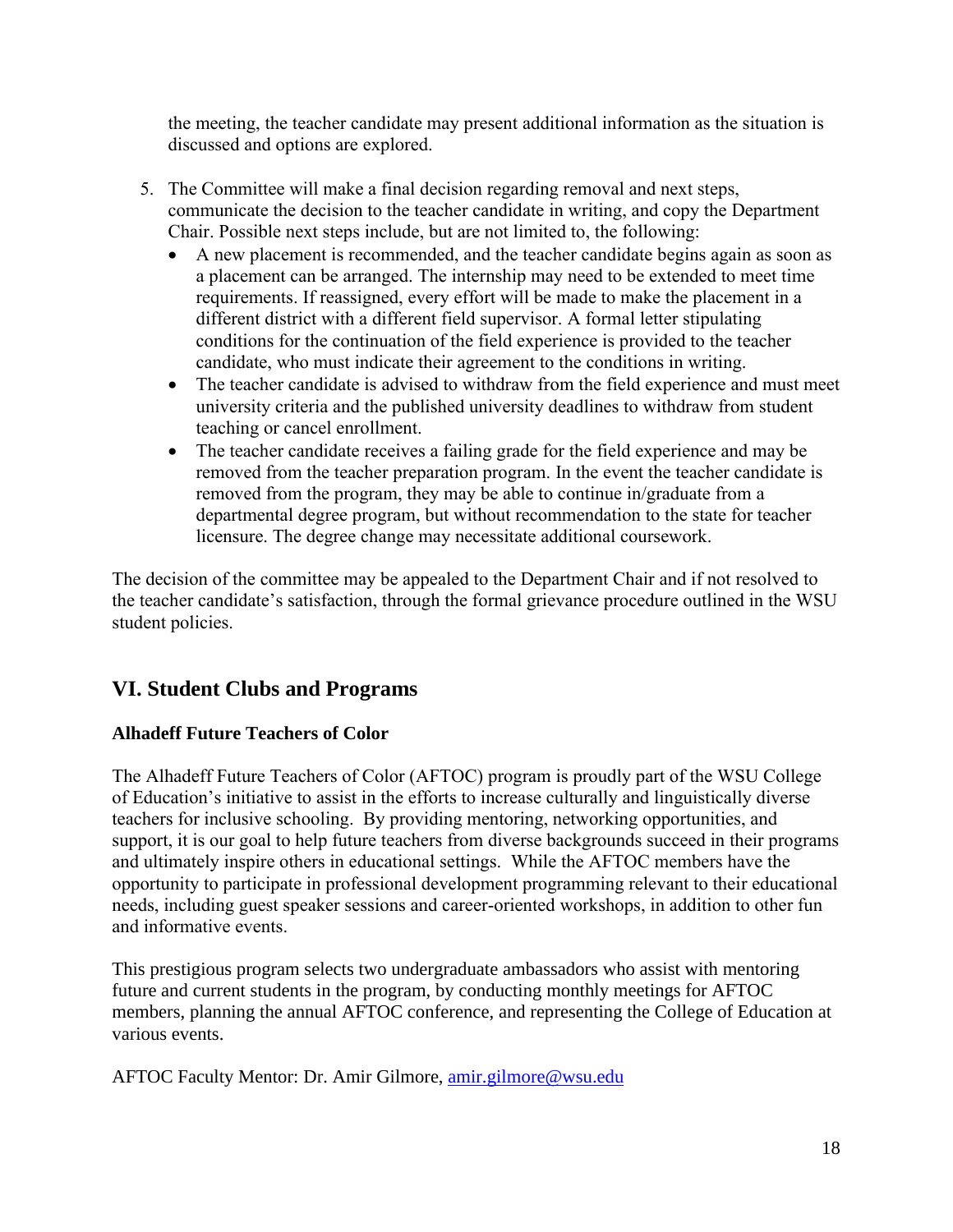### **Kappa Delta Pi**

Kappa Delta Pi is the international honor society in education, promoting excellence in and recognizing outstanding contributions to education. The society is located on more than 550 college and university campuses, providing many opportunities for education students, faculty and school practitioners. It serves as a professional resource throughout your career as an educator. Students may join by invitation only, which is extended as a recognition of high grade point average and character.

Advisor: To be determined. Contact the Office of Undergraduate Student Services with questions.

Benefits of membership:

- Creating networking opportunities with the field's most prestigious educators, including National State Teachers of the Year, the American Teacher Award winners, National Teacher Hall of Fame members, Golden Apple Teachers, and KDP's own Laureate **Chapter**
- Connecting members to national job postings and job fair opportunities on-line
- Awarding over \$100,000 in scholarships
- Sponsoring recognition programs, such as the National Student Teacher/Intern of the Year Award and the Outstanding Young Researcher Award
- Offering subscriptions and discounts to such award-winner publications at *The Educational Forum, Kappa Delta Pi Record,* and *The New Teacher Advocate*
- Exposing members to professional and leadership development opportunities at local, regional, and international conferences
- Developing new resources to benefit educators throughout their career
- Providing an excellent, useful web site (http://www.kdp.org). Many of the services of the web site are only available to members, such as job links
- Scholarships loan repayment (working in inner city schools)

#### **SWEA**

Susie Skavdahl, Instructor, susan.skavdahl@wsu.edu

SWEA (Student Washington Education Association) is a student group in the College of Education for elementary and secondary pre-service teachers. SWEA is the student division of the WEA (Washington Education Association). Although joining SWEA is beneficial to preservice teachers, you are not required to join to be a member of the club. Becoming a member of SWEA offers benefits such as access to journals and resources, and the opportunity to be active in education at the state and college level.

SWEA in the College of Education organizes programs of interest to prospective teachers. Previous selections have included: certification panels, content test preparation, resume preparation and interviewing, and principal panels. The club is also responsible for holding a book fair twice a year, which gives you a chance to build your classroom library.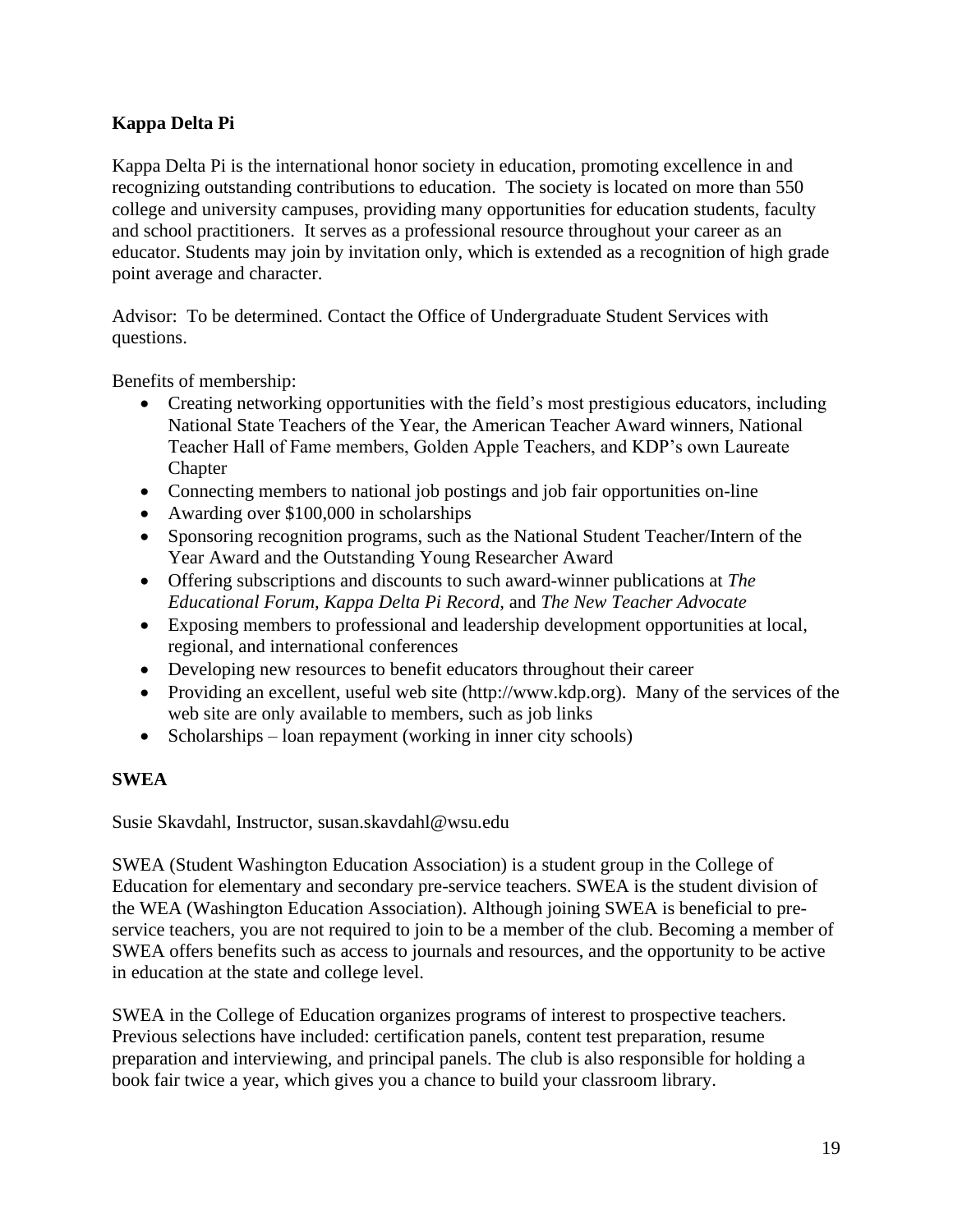Membership in SWEA also offers access to:

- Conferences
- WEA and NEA Professional Library of Teacher Resources
- Leadership opportunities
- Professional development workshops
- Interviewing and job search
- Paid travel opportunities
- Grant opportunities
- Monthly journals
- \$1 million liability insurance
- Member benefits (loans, discounts)
- Representation in legislation as a future teacher

Don't miss your chance to enhance your leadership and networking skills. Become a member of the SWEA! For more information, visit Cleveland 343 or visit the WSU SWEA Facebook page.

## **VII. Conceptual Framework and Learning Outcomes**



*Learners in Cultural Context, Engaged Learning with Meaning and Purpose, and Ethical and Responsible Leadership*

Effective and high-quality teacher education programs are guided by a rigorous and comprehensive conceptual framework. The College of Education has a conceptual framework that provides a vision for all our professional programs – including teacher education.

The College of Education contributes to the theory and practice of the broad field of education and dedicates itself to understanding and respecting learners in diverse cultural contexts. We facilitate engaged learning and ethical leadership in schools and clinical settings. We seek collaboration with diverse constituencies, recognizing our local and global responsibilities to communities, environments, and future generations.

The College of Education conceptual framework is evident throughout all aspects of the teacher education program, from the application process through student teaching. The teacher education programs in the College of Education and Department of Teaching and Learning emphasize engaged learning through inquiry approaches in course work and interactive experiences with K-12 students in field placements. The faculty facilitates engaged learning but also provide the pedagogical tools for future teachers so that they too can facilitate engaged learning in their K-12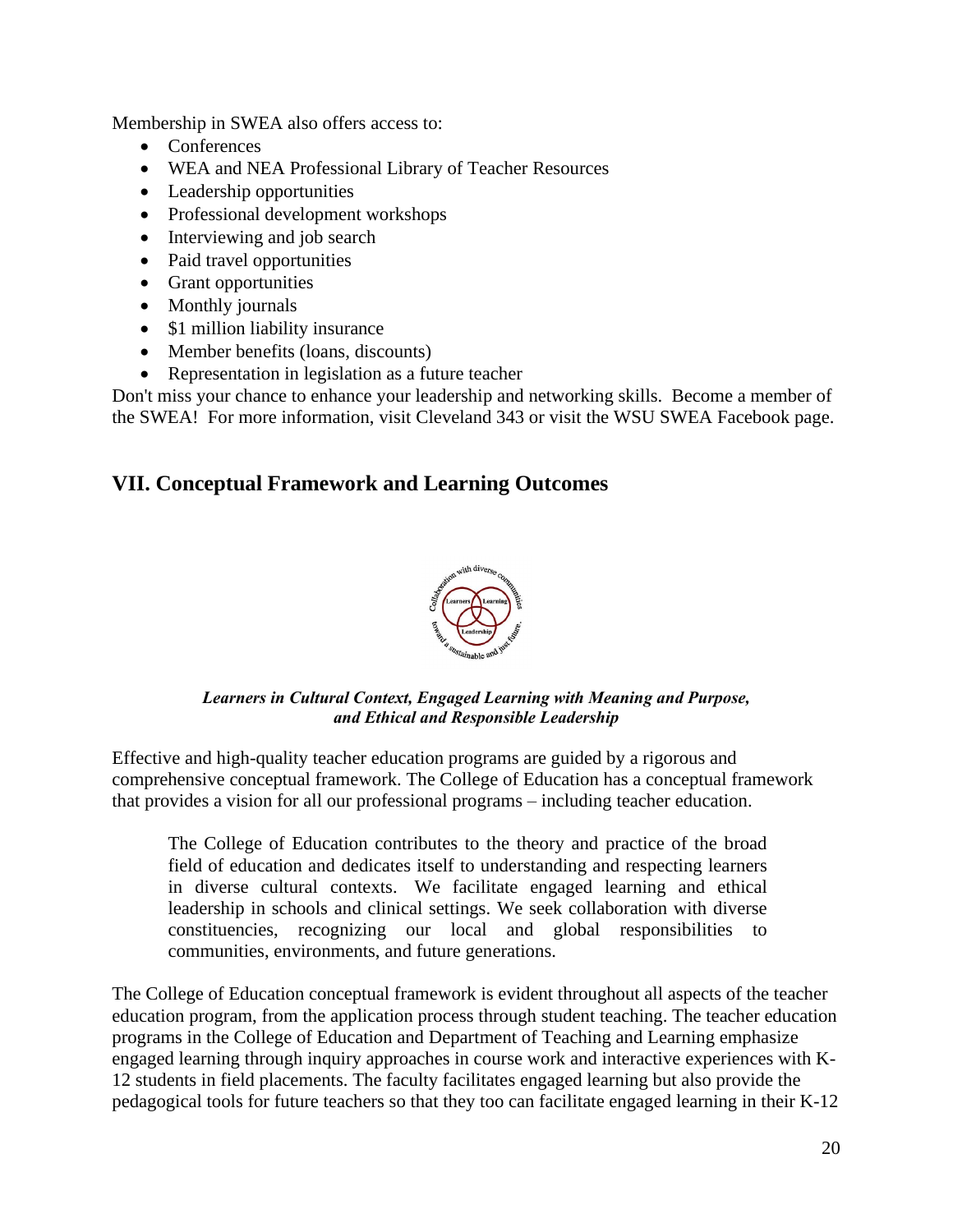classroom. The College of Education is highly collaborative with schools, communities, and regions and offers WSU students opportunities to learn and develop skills throughout those collaborative projects. Effective teaching requires that educators draw upon students' social, cultural, linguistic, and academic strengths. The emphasis on diversity, and responding to learners in a cultural context, are themes woven into all aspects of the teacher education program. Course assignments and field experiences are based on an inquiry-oriented reflective model that includes a process of asking questions related to social justice, creating safe spaces, democratic processes, fairness, inclusion, choice, authenticity, and respect for personalized learning. Ethical leadership in the field of education is an expectation for all of our teacher candidates.

#### **College of Education—Conceptual Framework Proficiencies**

WSU programs for initial teacher preparation as well as advanced programs for educators ensure that graduates gain/increase proficiencies directly related to our conceptual framework. Our graduates:

- 1. Knowledge Base Proficiencies
	- a. Use a range of pedagogical, leadership, or counseling skills in different settings
	- b. Develop coherent, articulate curricula
	- c. Promote self-worth and dignity of all P-12 students
	- d. Use research, theory, wisdom of practice in their professional lives
	- e. Assess effects of teaching, leadership, or counseling
	- f. Analyze and reflect on their practice
	- g. Refine and improve their instruction, leadership, or counseling as a result of reflection on practice
	- h. Use what P-12 students are thinking to reshape teaching, leadership, or counseling
	- i. Evaluate effects of choices/actions on students, parents, professionals
	- j. Grow professionally
- 2. Theory and Practice in Education Proficiencies
	- a. Know and use appropriate content
	- b. Know and use appropriate content pedagogy, leadership skills, or counseling
	- c. Know and use appropriate general pedagogy
	- d. Understand curriculum
	- e. Understand learners
	- f. Understand context
	- g. Know, understand, and assess educational ends
- 3. Learners in Cultural Contexts
	- a. Use culturally responsive teaching, leadership, or counseling
	- b. Seek transformative academic knowledge
	- c. Ensure content integration
	- d. Enact equity pedagogy
	- e. Promote and assess academic achievement of all students
- 4. Engaged Learning with Meaning and Purpose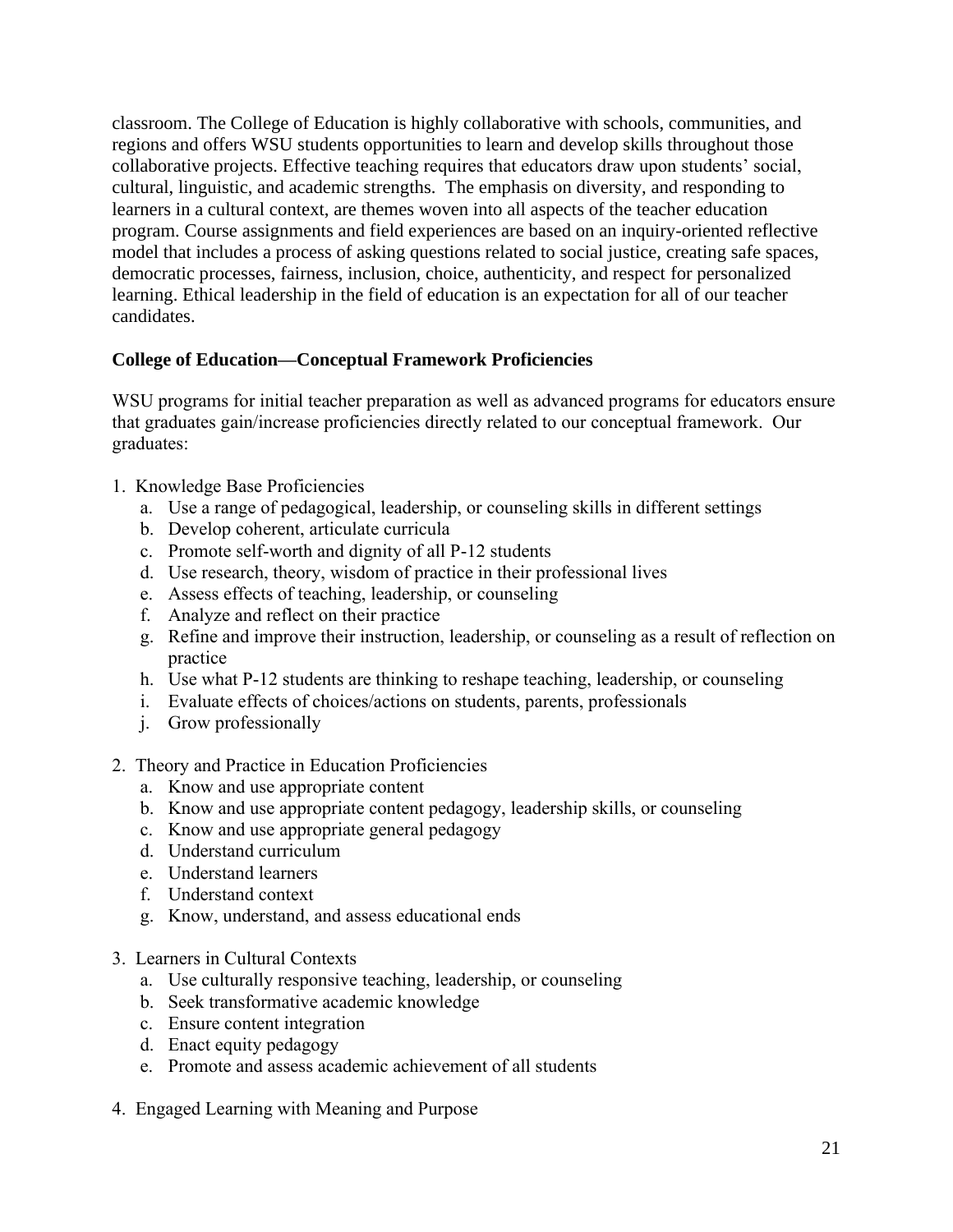- a. Ensure that P-12 students engage with schooling
- b. Ensure that P-12 students regard learning as authentic
- c. Explicitly connect learning, community, culture
- d. Challenge learners to use prior knowledge, experience, frames of reference
- e. Ensure that learners assume responsibility for their own learning
- f. Facilitate learners' construction of knowledge
- g. Consider background, knowledge, and beliefs of learners
- h. Extend learning beyond classroom
- 5. Ethical Leadership
	- a. Respect student integrity
	- b. Resolve dilemmas with purpose, knowledge, authority, vision, and trust
	- c. Understand the inter-connectedness of ethical leadership, organizational ethics, and social responsibility
- 6. Local and Global Responsibilities toward a Sustainable and Just Future
	- a. Incorporate sustainability education/inquiry in teaching
	- b. Understand pedagogical initiatives related to sustainability education (e.g., place-based education)
	- c. Understand pedagogical processes related to sustainability education (e.g., experience of local environments, communities)

#### **Departmental Learning Outcomes**

The Department of Teaching and Learning has developed learning outcomes that are derived from the conceptual framework, state and national standards for teacher education, and research on effective teacher education. These outcomes are aligned with the course work and field experiences in the teacher education program. You will experience different aspects of these learning outcomes throughout your program.

At the completion of the teacher education program, all WSU teacher education students will be able to:

- 1. Use enduring content and pedagogical knowledge to inform their teaching
- 2. Develop relevant, rigorous, and developmentally appropriate curricula
- 3. Modify curriculum and instruction based on the individual needs of their students
- 4. Use assessment of their students' learning and their own teaching to inform future planning and teaching
- 5. Attend to the social and civic development of their students
- 6. Work respectfully and collaboratively with colleagues and community to ensure quality instructional programs and stewardship of public schools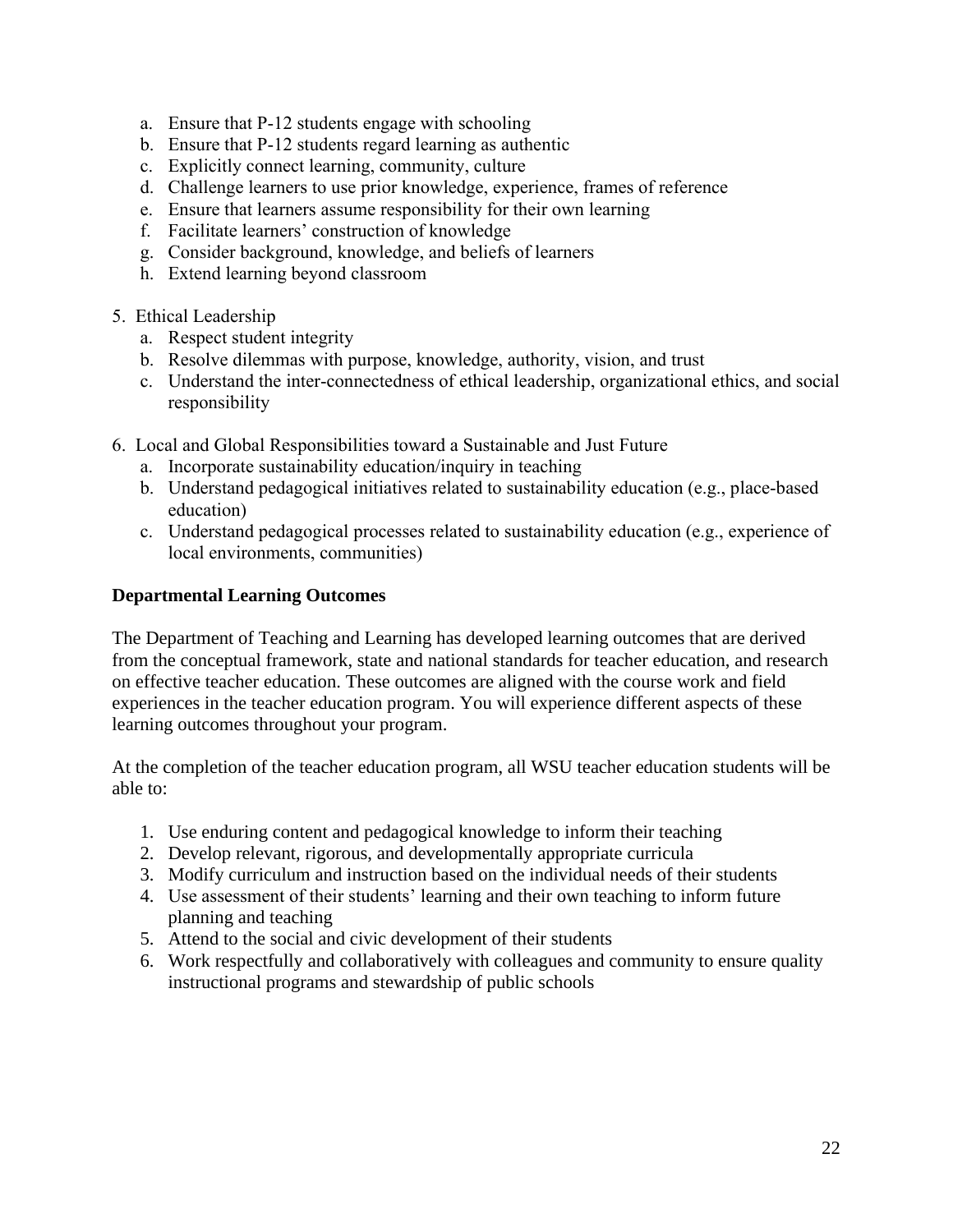# **VIII. Department of Teaching and Learning Contacts**

In the College of Education and Department of Teaching and Learning there are many people who are here to assist you in making your professional preparation and experience the best that it can be.

#### **Department of Teaching and Learning Office** - 321 Cleveland Hall

Department Chair, Dr. Tariq Akmal (509) 335-6842 Principal Assistant, Julie Killinger (509) 335-7296 Fiscal Specialist, Kris Nilsson, (509) 335-5027

#### **Elementary Education Coordinator** – TBD

**Secondary Education Coordinator** – Dr. Francene Watson, 327 Cleveland Hall, (509) 335-5015, [fwatson@wsu.edu](mailto:fwatson@wsu.edu) 

#### **Office of Undergraduate Student Services** – 316 Education Addition

General Information (509) 335-4855, [beateacher@wsu.edu](mailto:beateacher@wsu.edu) Director, Angie Hammond (509) 335-4855, [angiehammond@wsu.edu](mailto:angiehammond@wsu.edu) Academic Advisor, Ashley Herridge (509) 335-4855, [ashleyh@wsu.edu](mailto:ashleyh@wsu.edu) Academic Advisor, Lexi Schaar (509) 335-4855, [lexi.schaar@wsu.edu](mailto:lexi.schaar@wsu.edu)

#### **Office of Field Services and Certification** – 252 Cleveland Hall

General Information, Heidi Ritter (509) 335-0925, [hritter@wsu.edu](mailto:hritter@wsu.edu) Director, Matt Coulter (509) 335-0925, [mpcoulter@wsu.edu](mailto:mpcoulter@wsu.edu) Certification Coordinator, Staci Bickelhaupt (509) 335-8146, [sbickel@wsu.edu](mailto:sbickel@wsu.edu) Program Coordinator, Ashley Burke (509) 335-8147, [ashley.m.burke@wsu.edu](mailto:ashley.m.burke@wsu.edu) Student Teacher Supervisor Coordinator, Ross Swan, 226 Cleveland Hall, (509) 335-4095, [ross.swan@wsu.edu](mailto:ross.swan@wsu.edu) Elementary Practicum Coordinator, Lori White, 264 Cleveland Hall, (509) 335-7984, [whitel@wsu.edu](mailto:whitel@wsu.edu) Secondary Practicum Coordinator, Jim Johnson, 236 Cleveland Hall, (509) 335-4095, [jrjohnson@wsu.edu](mailto:jrjohnson@wsu.edu)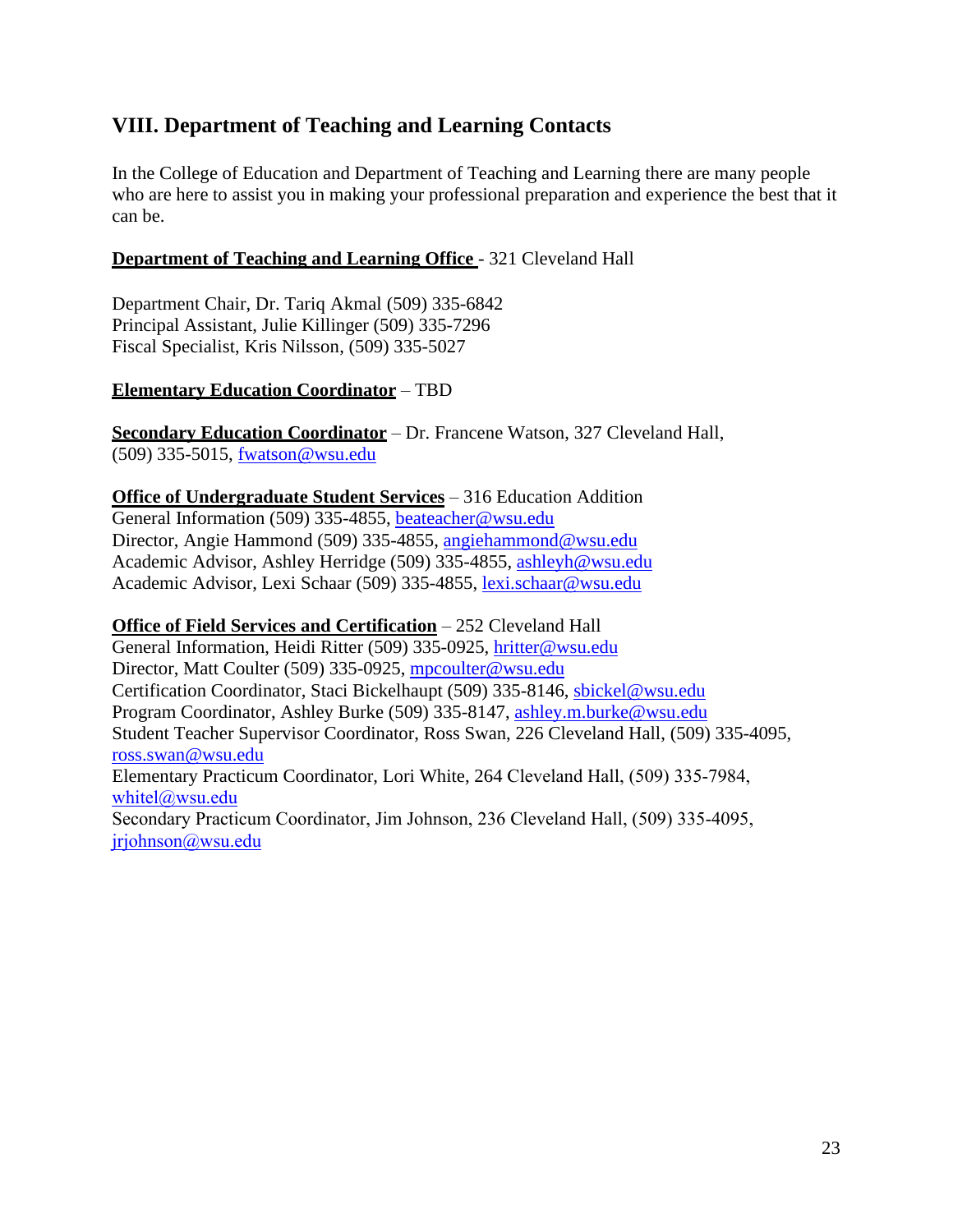#### **Appendix A: Professional Dispositions Assessment (PDA) Professional Dispositions Assessment (PDA) Form1**

| $\Gamma$ and idate<br>Name.                                    | —<br>⊥D# | n m<br>SEM. | VL<br>. .<br>I EAN. | Number |
|----------------------------------------------------------------|----------|-------------|---------------------|--------|
| $\sim$<br>Instructor<br>$\sim$ Name and $\sim$ .<br>signature: |          |             |                     | Course |

Instructor: Complete the form and provide explanation for each negative rating. Submit the form to Student Services office (ED AD316. Zip: 2152). You must notify the teacher candidate when filing a PDA form. Completed forms will be kept in the teacher candidate's confidential student file until the candidate completes the program. Candidates may review their files in the Student Services Office and may submit a response to the form.

| <b>Professional Standard</b>                                                        | Indicators of Meeting the Standard                                                              | Instructor Rating/Comments/Evidence |
|-------------------------------------------------------------------------------------|-------------------------------------------------------------------------------------------------|-------------------------------------|
| <b>Good teachers</b>                                                                | The teacher candidate                                                                           |                                     |
| 1. are active, respectful participants in                                           | participates regularly in class, is an active                                                   | Yes                                 |
| discussions.                                                                        | contributor, shows respect for others.                                                          |                                     |
|                                                                                     |                                                                                                 | No<br>Yes                           |
| 2. express themselves clearly and<br>effectively.                                   | speaks and writes in a clear and organized<br>fashion, uses language appropriately for context. |                                     |
|                                                                                     |                                                                                                 | No                                  |
| 3. listen thoughtfully and responsively.                                            | listens and responds appropriately to others, uses                                              | Yes                                 |
|                                                                                     | feedback in a positive manner.                                                                  |                                     |
|                                                                                     |                                                                                                 | N <sub>0</sub>                      |
| 4. engage in lifelong learning, aided by<br>reflection and assessment of new        | reflects on information provided, demonstrates                                                  | Yes                                 |
| information and ideas.                                                              | ability to apply new ideas to own practice,<br>demonstrates curiosity and willingness to learn. | No                                  |
|                                                                                     |                                                                                                 |                                     |
| 5. interact effectively, respectfully, and<br>empathetically across a wide range of | interacts with others appropriately and<br>respectfully, recognizes the context of              | Yes                                 |
| situations and people.                                                              | interactions, seeks and uses knowledge of                                                       | N <sub>0</sub>                      |
|                                                                                     | diversity that contributes to effective                                                         |                                     |
|                                                                                     | interactions.                                                                                   |                                     |
| 6. work to ensure system-wide, high                                                 | shows willingness to consider multiple                                                          | Yes                                 |
| quality learning opportunities and                                                  | perspectives on social and institutional factors                                                |                                     |
| experiences for all students.                                                       | that can impede or enhance students' learning.                                                  | No                                  |
| 7. seek understanding of complex issues in                                          | seeks pertinent information, learns new ideas and                                               | Yes                                 |
| order to solve problems both                                                        | strategies, and uses information to solve                                                       |                                     |
| independently and collaboratively.                                                  | problems both independently and with others.                                                    | No                                  |
| 8. are committed to mastering best                                                  | seeks theoretical knowledge and regularly                                                       | Yes                                 |
| practices informed by sound theory.                                                 | connects theory to potential teaching practices.                                                |                                     |
|                                                                                     |                                                                                                 | No                                  |
| 9. are responsible colleagues.                                                      | arrives punctually and prepared for classes and<br>required activities, dresses appropriately,  | Yes                                 |
|                                                                                     | communicates professionally with others.                                                        | No                                  |

1 Approved by Department of Teaching and Learning faculty on December 14, 2005, and by WSU's Office of the Attorney General on January 25, 2006.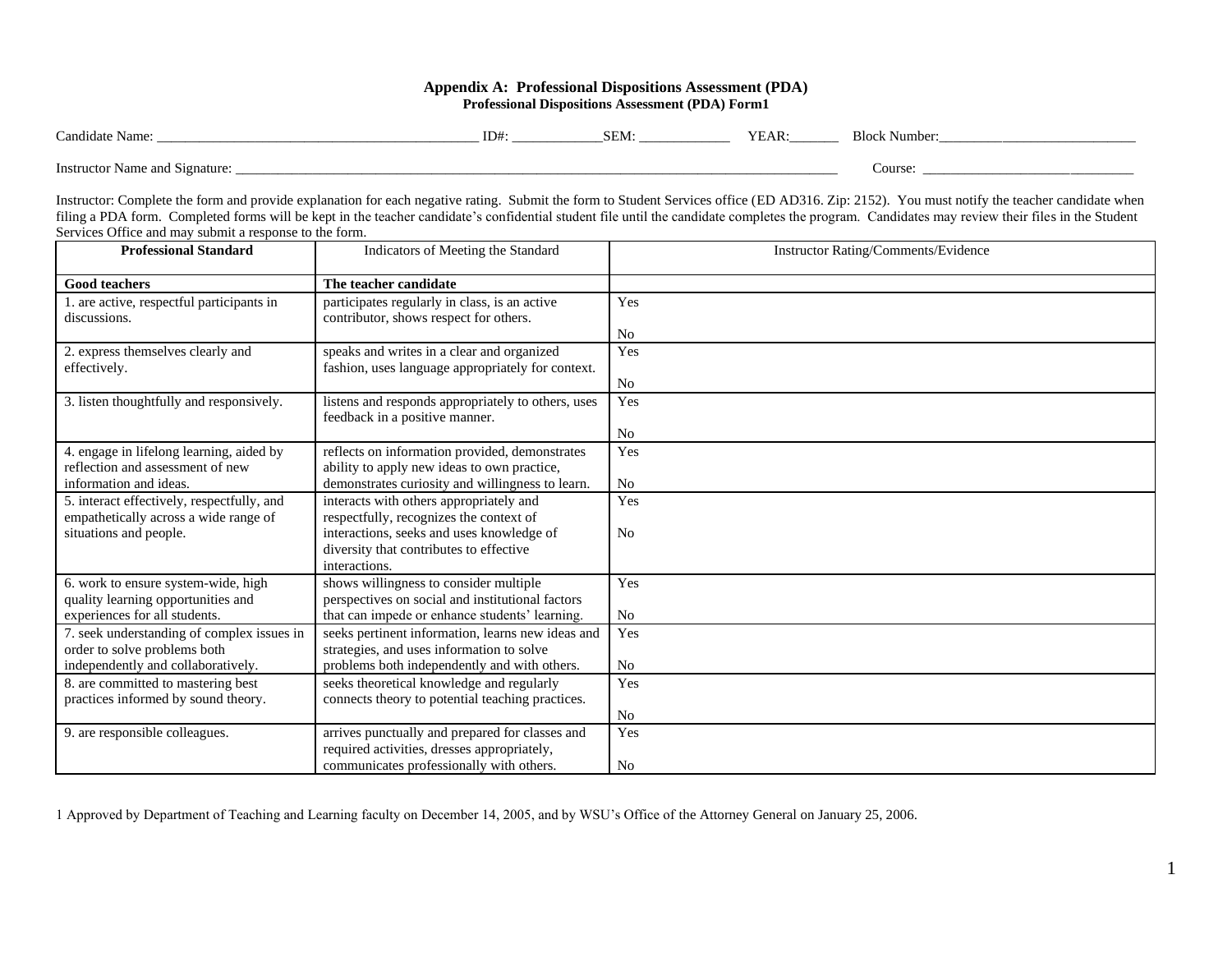#### **Why Assess Dispositions?**

The State of Washington requires that teacher preparing institutions certify for each program completer that they have "no knowledge of any relevant information related to the applicant's character or fitness that would adversely affect the applicant's ability to serve in a certified role . . ." [see Washington Administrative Code: WAC 180-79A-155(3)]. Among the knowledge and skills required by the State of Washington are those related to professional ethics and those related to responsibilities, structure, and activities of the profession (WAC 180-78A-270).

The National Council for Accreditation of Teacher Education (NCATE), the College of Education's accrediting agency, sets performance-based standards for the preparation of P-12 teachers and other professional school personnel. The standards require that candidates demonstrate the knowledge, skills, and professional dispositions (e.g., honesty, responsibility, fairness) necessary to help all children learn (see NCATE president's discussion: Wise, Arthur E., "Disposed to Teach? What Teachers Must Know and Be Able to Do," [\(http://education.wsu.edu/studentservices/disposition/](http://education.wsu.edu/studentservices/disposition/) ).

WSU's professional dispositions draw on the model standards for beginning teachers, developed by the Interstate New Teacher Assessment and Support Consortium (INTASC). The complete INTASC document is available at the Council of Chief State School Officers (CCSSO) website [\(http://www.ccsso.org/intasc.html](http://www.ccsso.org/intasc.html) 

#### **Professional Disposition Assessment Background**

Washington State University is required to certify to the state that each program graduate recommended for teacher certification has the knowledge, skills, and character/fitness necessary to be a successful classroom teacher. Content knowledge is assessed in required university arts and sciences classes. Skills are assessed in education classes and related field experiences. But how can we know if a person possesses the professional dispositions—the professional ethics and the inclination to enact those ethics—that will guide them in their interactions with students, families, colleagues, and communities?

A pattern of action that shows up in the course of teacher preparation will likely also show up later on the job. We conclude that a candidate who shows promptness, courtesy, and scrupulous attention to detail will act likewise when employed. A person habitually late, rude, or careless in pre-service work is, in contrast, likely to have trouble in a teaching position. As an institution that prepares teachers, we owe parents, citizens, and our state's P-12 students our best professional judgment and keenest observations when making assessments that could have profound effects in the future. The identification and evaluation of professional dispositions is part of WSU's professional responsibility.

#### **Professional Disposition Assessment (PDA) Process: Guidelines and Suggestions**

Teacher candidates who have been accepted into a WSU teacher education program will be assessed regularly to determine their progress in academic performance, field experiences, and professionalism. The PDA form is one of many assessment tools used in the program. The PDA process we use follows: One class at the beginning of each teacher preparation program is selected for presentation and trial use of the PDA form. All candidates will, at the end of this introductory course, provide a self rating of their current professional disposition development. The instructor will also complete the form for each candidate, providing him/her with feedback on strengths and areas that can be improved upon throughout the program. Although this trial form will be kept in the candidate's file, this first use of the form is informational; it will not be used by program personnel for any purpose other than informing the candidate of the form's existence and its use. Additionally, all program applicants will be provided the form and asked to sign a copy recognizing its existence and use when they apply for entry into WSU's teacher preparation programs.

After the initial trial use, the form may be used by any instructor who feels that a candidate is not meeting a particular professional standard. The completed form must be accompanied by a description of the behavior and available documentation that indicates failure to meet the standard. Normally, the form will be completed at the end of a given semester after the instructor has worked unsuccessfully with the candidate to help him/her meet the standard. The form can, however, be completed at any time. The instructor will notify the candidate that a PDA form has been filed. Completed PDA forms will be stored in the student files (Student Services, Ed Ad 316). In accordance with FERPA Student Rights (see WSU Student Handbook or <http://distance.wsu.edu/pubs/handbook/regulations.asp>), teacher candidates may view their completed forms via request to Student Services, and may provide a written response to a PDA form for their file, also via Student Services.

A Teacher Education Student Affairs Committee is required to meet with the teacher candidate to discuss remediation strategies if (1) an instructor requests a meeting, or (2) a teacher candidate receives two negative ratings for any single professional disposition. If a teacher candidate receives four or more negative ratings in any combination of categories, the committee shall review documentation and (1) permit the teacher candidate to proceed in the program with appropriate remediation, OR (2) remove the teacher candidate from the program. Teacher candidates who wish to appeal the Teacher Education Student Affairs Committee's decision must prepare a written appeal and present it to the Chair of the Department of Teaching and Learning. The Chair may make the final decision or refer the appeal to the faculty.

 $\Box$  . The contribution of the contribution of the contribution of the contribution of the contribution of the contribution of the contribution of the contribution of the contribution of the contribution of the contributi

*I have read the above statements and understand the use of the Professional Disposition Assessment form.*

Teacher Candidate Signature Date Date of the United States of the Date Date of the Date of the United States of the United States of the United States of the United States of the United States of the United States of the U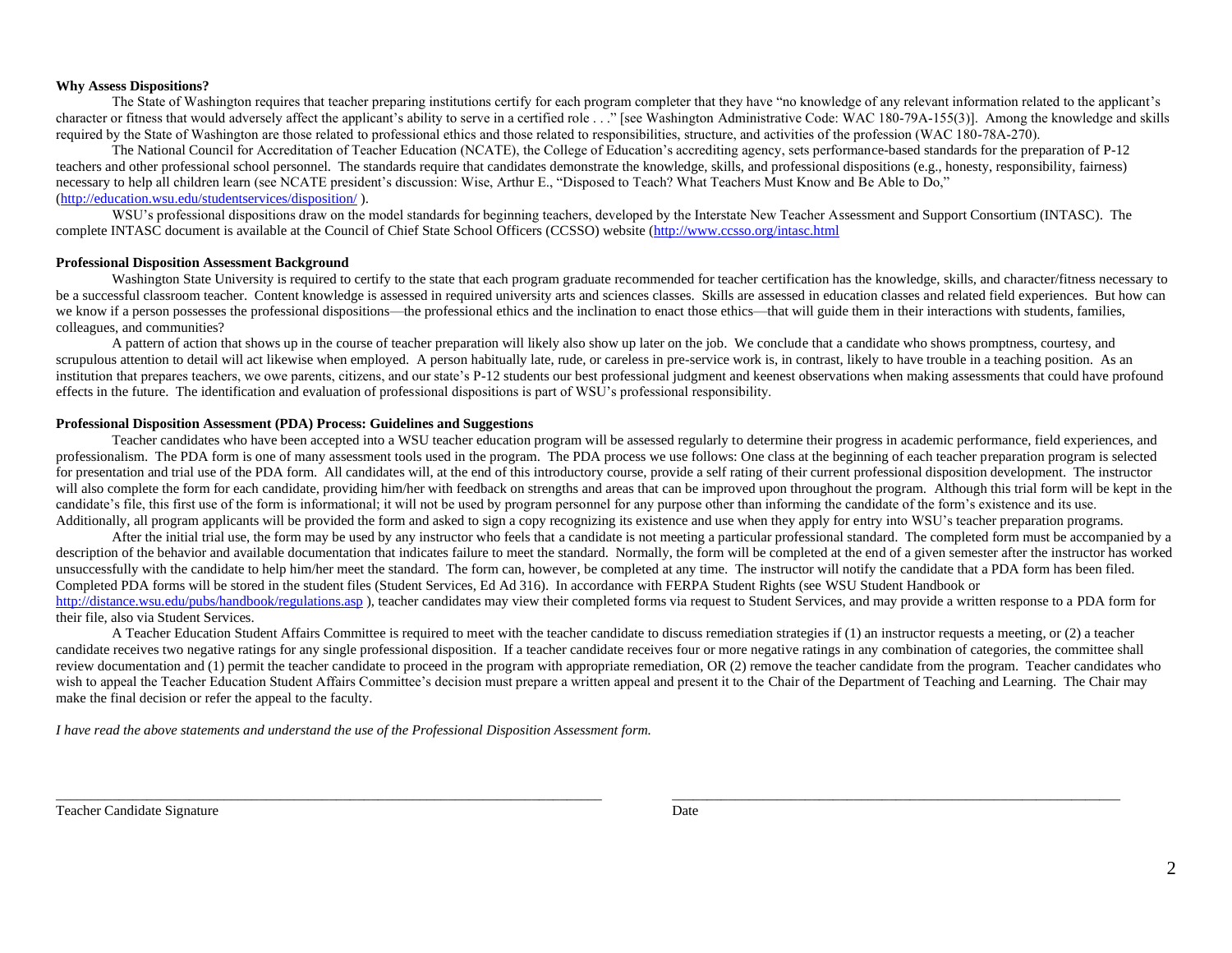# **Appendix B: Professional Dispositions Evaluation for Field Experiences (PDEFE) Professional Dispositions Evaluation for Field Experiences (PDEFE) Student Teaching/Internship**

| <b>Teacher Candidate Name:</b> |  |
|--------------------------------|--|
| WSU ID#:                       |  |

PURPOSE: As an institution that prepares teachers, we owe parents, citizens and our state's P-12 students our best professional judgement and keenest observations when making assessments that could have profound effects in the future. The identification and evaluation of professional dispositions is part of WSU's professional responsibility.

| <b>DISPOSITION STANDARD</b>                                                                                                                                                                                                                                                                         | <b>EVIDENCE</b>          |                   |  |
|-----------------------------------------------------------------------------------------------------------------------------------------------------------------------------------------------------------------------------------------------------------------------------------------------------|--------------------------|-------------------|--|
| 1. The teacher candidate centers instruction on high expectations for<br>student achievement through the <i>understanding</i> of individual<br>differences and diverse cultures and communities.                                                                                                    | Notes supporting rating: |                   |  |
|                                                                                                                                                                                                                                                                                                     | $\square$ Met            | $\square$ Not Met |  |
| 2. The teacher candidate recognizes individual student learning needs<br>and <b>develops</b> strategies for planning differentiated instruction that<br>supports every student in meeting rigorous learning goals.                                                                                  | Notes supporting rating: |                   |  |
|                                                                                                                                                                                                                                                                                                     | $\square$ Met            | $\square$ Not Met |  |
| 3. The teacher candidate demonstrates effective teaching practices<br>and knowledge of content that use a variety of instructional strategies<br>and technologies to engage learners in critical thinking, creativity and<br>collaborative problem solving focused on the learning targets.         | Notes supporting rating: |                   |  |
|                                                                                                                                                                                                                                                                                                     | $\square$ Met            | $\square$ Not Met |  |
| 4. The teacher candidate <i>understands</i> and <i>uses</i> both formative and<br>summative methods of assessment, as well as student voice, to engage<br>learners in their own growth, to monitor learner progress and modify<br>instruction to improve student learning.                          | Notes supporting rating: |                   |  |
|                                                                                                                                                                                                                                                                                                     | $\square$ Met            | $\square$ Not Met |  |
| 5. The teacher candidate <b>fosters</b> and <b>manages</b> a safe and positive<br>learning environment using a variety of classroom management<br>strategies that takes into account the cultural, physical, emotional and<br>intellectual well-being of students appropriate to their grade level. | Notes supporting rating: |                   |  |
|                                                                                                                                                                                                                                                                                                     | $\square$ Met            | $\Box$ Not Met    |  |
| 6. The teacher candidate <b>communicates</b> and <b>collaborates</b> with<br>colleagues, parents and the school community in an ethical and<br>professional manner to promote student learning and growth.                                                                                          | Notes supporting rating: |                   |  |
|                                                                                                                                                                                                                                                                                                     | $\square$ Met            | $\Box$ Not Met    |  |
| 7. The teacher candidate takes the <i>initiative</i> to participate and<br>collaborate with learners, families, colleagues, other school<br>professionals and community members to advance their own<br>professional development and contributions to the broader profession.                       | Notes supporting rating: |                   |  |
|                                                                                                                                                                                                                                                                                                     | $\square$ Met            | $\square$ Not Met |  |
| 8. The teacher candidate respectfully and openly requests, accepts and<br>applies feedback for improvement.                                                                                                                                                                                         | Notes supporting rating: |                   |  |
|                                                                                                                                                                                                                                                                                                     | $\square$ Met            | $\Box$ Not Met    |  |
| 9. The teacher candidate reflects on their own practice and progress to<br>improve instruction for all learners.                                                                                                                                                                                    | Notes supporting rating: |                   |  |
|                                                                                                                                                                                                                                                                                                     | $\square$ Met            | $\square$ Not Met |  |